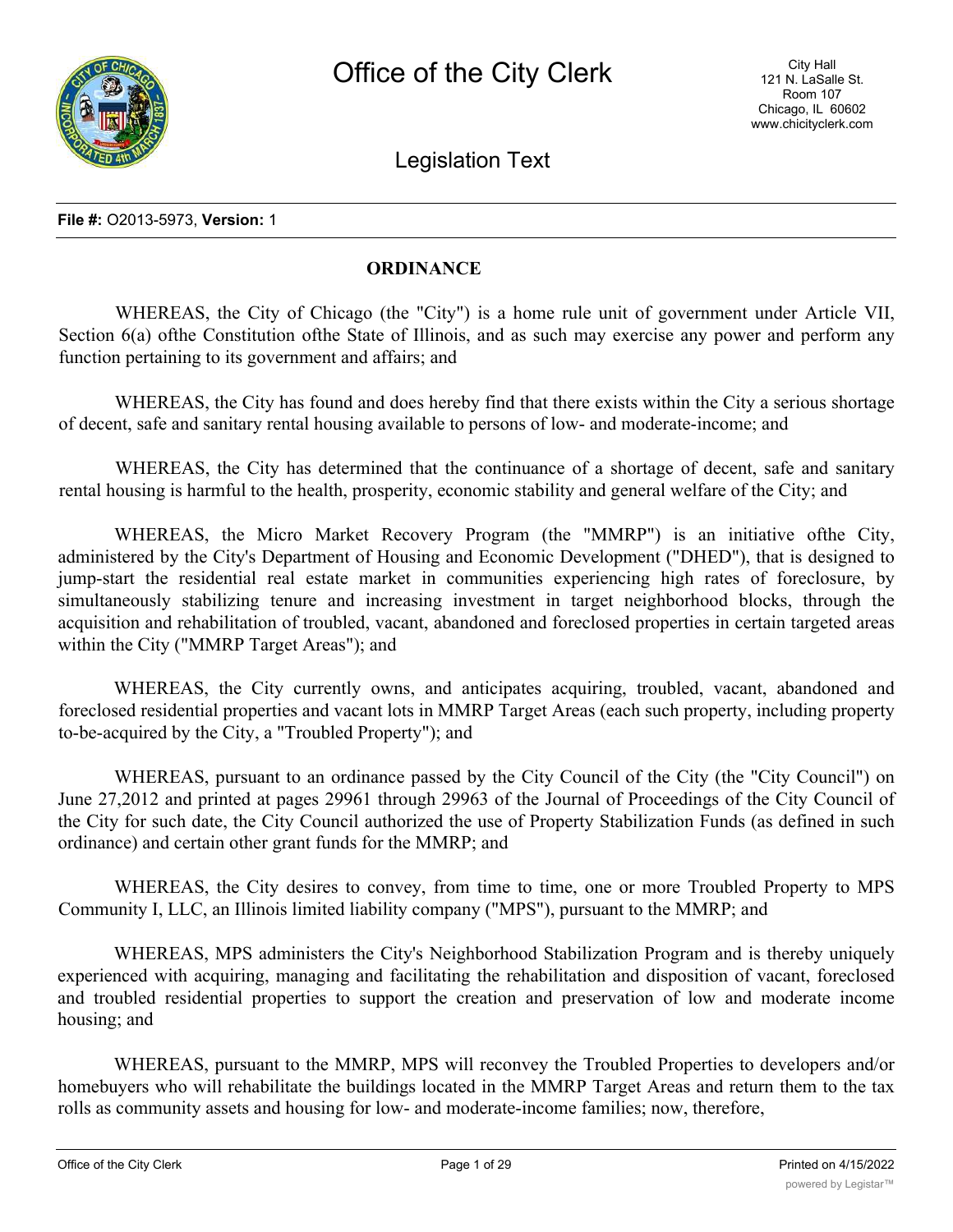# **BE IT ORDAINED BY THE CITY COUNCIL OF THE CITY OF CHICAGO:**

**1**

SECTION 1. The above recitals are expressly incorporated in and made a part of this ordinance as though fully set forth herein.

SECTION 2. Subject to the approval of the Corporation Counsel, the Commissioner of DHED (the "Commissioner") and a designee of the Commissioner are each authorized to execute such agreements and instruments, and to perform any and all acts as shall be necessary or advisable in connection with the transfer of any Troubled Property to MPS. The Commissioner is hereby authorized to determine, based on the best interests of the City, the amount of consideration, if any, to be paid by MPS to the City for the City's conveyance of any Troubled Property to MPS. The City hereby appropriates such funds, if any, and authorizes their expenditure for affordable housing-related activities in the discretion ofthe Commissioner, subject to further appropriation by the City Council if required, as determined by the Budget Director of the City.

SECTION 3. Section 2-45-110 of the Municipal Code of Chicago shall not apply to Troubled Properties transferred to MPS under this ordinance.

SECTION 4. The Mayor or his proxy is hereby authorized to execute, and the City Clerk or the Deputy City Clerk is hereby authorized to attest, a quitclaim deed or quitclaim deeds conveying any of the Troubled Properties to MPS, or to a land trust of which MPS is the sole beneficiary, subject to those covenants, conditions and restrictions set forth in the quitclaim deed and Agreement.

SECTION 5. If any provision of this ordinance shall be held to be invalid or unenforceable for any reason, the invalidity or unenforceability of such provision shall not affect any of the other provisions of this ordinance.

SECTION 6. All ordinances, resolutions, motions or orders in conflict with this ordinance are hereby repealed to the extent of such conflict.

SECTION 7. This ordinance shall take effect immediately upon its passage and approval.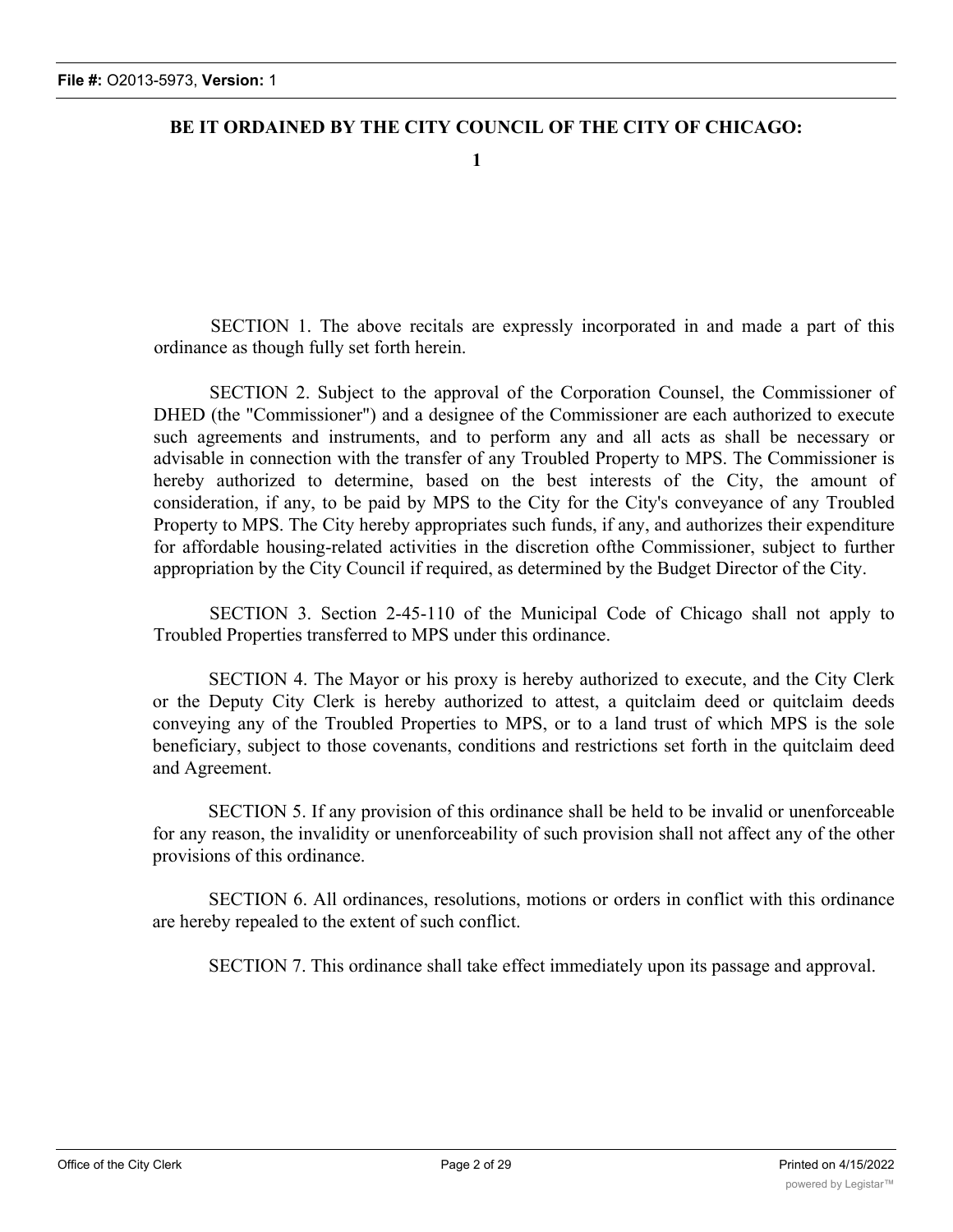# **CITY OF CHICAGO ECONOMIC DISCLOSURE STATEMENT AND AFFIDAVIT**

# **SECTION I -- GENERAL INFORMATION**

A. Legal name of the Disclosing Party submitting this EDS. Include d/b/a/ if applicable: Mercy Portfolio Services

### **Check ONE of the following three boxes:**

Indicate whether the Disclosing Party submitting this EDS is:

- 1. [ ] the Applicant
	- OR
- 2. [\_ a legal entity holding a direct or indirect interest in the Applicant. State the legal name of the
- 2. Applicant in which the Disclosing Party holds an interest: MPS Community I, LLC OR

3. [] a legal entity with a right of control (see Section II.B. 1.) State the legal name of the entity in which the Disclosing Party holds a right of control:

B. Business address of the Disclosing Party: 120 S. LaSalle Street, Suite 1850 Chicago, IL 60603

|               |                                       | $\sim$ T, $\frac{312-447-4536}{ }$ |  | 877-228-4917 |  | ddugo@mercyhousing.org |
|---------------|---------------------------------------|------------------------------------|--|--------------|--|------------------------|
|               | $\leq$ mailto:ddugo@mercyhousing.org> |                                    |  |              |  |                        |
| C. Telephone: |                                       | <i>Fax:</i>                        |  | Email:       |  |                        |

Darlene A. Dugo, Vice President

D. Name of contact person:

E. Federal Employer Identification No. (if you have one):

F. Brief description of contract, transaction or other undertaking (referred to below as the "Matter") to which this EDS pertains. (Include project number and location of property, if applicable): MPS Community I, LLC wishes to receive City owned property and or land as part of the Micro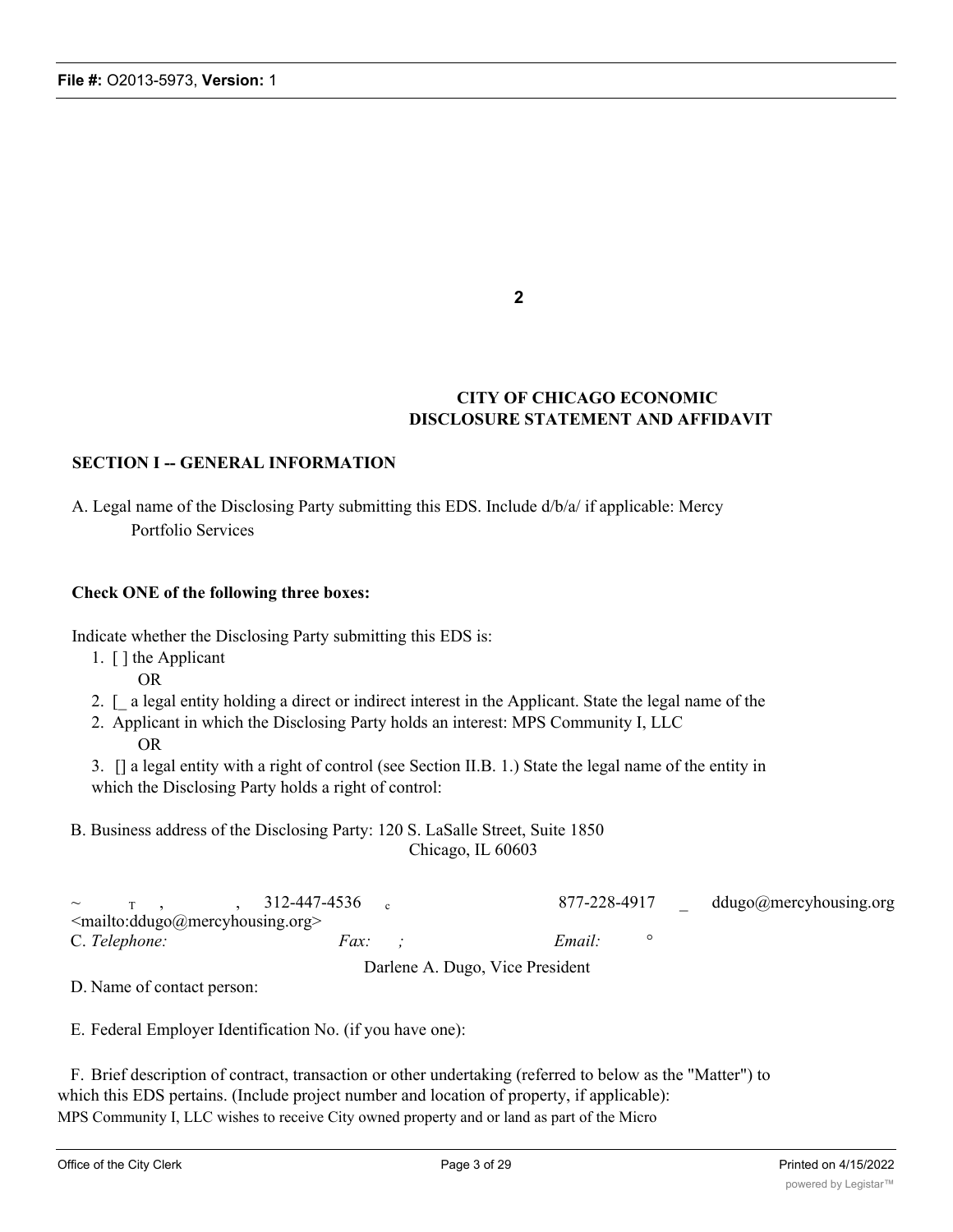Markets Recovery Program (MMRP), which would the LLC to transfer troubled buildings or land as pa-rt of t-he-^teighborhood stab-i-l-i-gafcion efforts und^-r MMRP.

G. Which City agency or department is requesting this EDS? HED

If the Matter is a contract being handled by the City's Department of Procurement Services, please complete the following:

Specification #  $\qquad \qquad \text{and Contract}$ #

Page 1 of 13

### **SECTION II - DISCLOSURE OF OWNERSHIP INTERESTS**

#### A. NATURE OF THE DISCLOSING PARTY

Person Publicly registered business corporation Privately held business corporation Sole proprietorship General partnership Limited partnership Trust [ ] Limited liability company [ ] Limited liability partnership [ j Joint venture Not-for-profit corporation (Is the not-for-profit corporation also a  $501(c)(3)$ )?

[tfYes []No [ ] Other (please specify)

2. For legal entities, the state (or foreign country) of incorporation or organization, if applicable: Colorado

3. For legal entities not organized in the State of Illinois: Has the organization registered to do business in the State of Illinois as a foreign entity?

 $[X]$  Yes  $[ ]$  No  $[ ]$  N/A

#### B. IF THE DISCLOSING PARTY IS A LEGAL ENTITY:

1. List below the full names and titles of all executive officers and all directors of the entity. NOTE: For not-for-profit corporations, also list below all members, if any, which are legal entities. If there arc no such members, write "no members." For trusts, estates or other similar entities, list below the legal titleholder(s).

If the entity is a general partnership, limited partnership, limited liability company, limited liability partnership or joint venture, list below the name and title of each general partner, managing member, manager or any other person or entity that controls the day-to-day management ofthe Disclosing Party. NOTE: Each legal entity listed below must submit an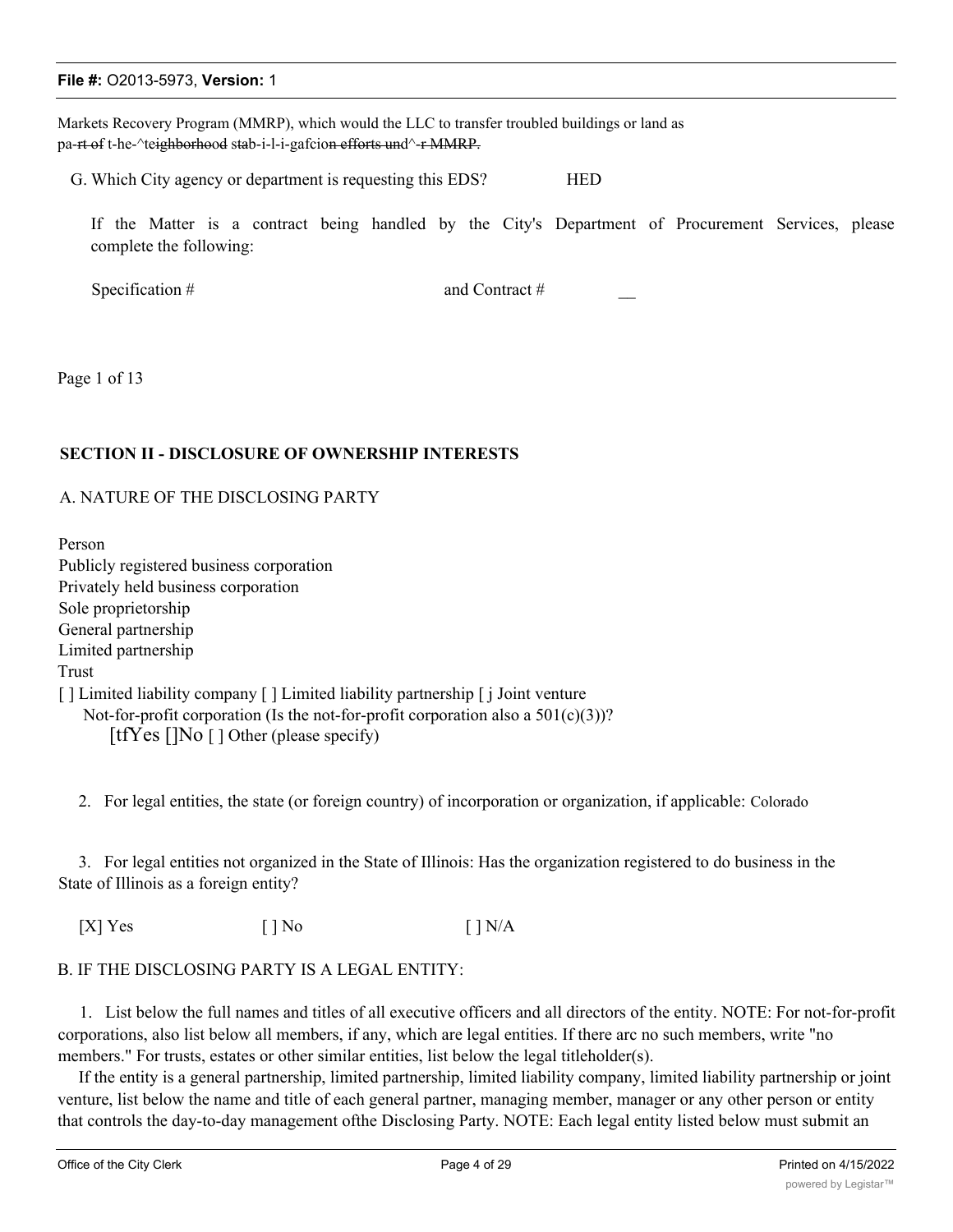EDS on its own behalf.

#### Name

```
William Goldsmith, President
-Darlene-A-Dngu, Vice Ft evident. Eva Garrett, Secretary
"Hark KleTnlcoTfT-Tre'sur"tr Lillian Murphy, CEO, Director L. Steven Spears, CFO, Director
-J-oivn-?oweil-x-D-i-peet-o*
Title
                                                                    Barbara Busch, Director
 Ca r o l-We" tmo r e r~D It ec t ot
  NO MEMBERS
```
Page 2 of 13

interest of a member or manager in a limited liability company, or interest of a beneficiary ofa trust, estate or other similar entity. If none, state "None." NOTE: Pursuant to Section 2-154-030 of the Municipal Code of Chicago ("Municipal Code"), the City may require any such additional information from any applicant which is reasonably intended to achieve full disclosure.

Name Business Address Percentage Interest in the Disclosing Party

NONE

# **SECTION III -- BUSINESS RELATIONSHIPS WITH CITY ELECTED OFFICIALS**

Has the Disclosing Party had a "business relationship," as defined in Chapter 2-156 of the Municipal Code, with any City elected official in the 12 months before the date this EDS is signed?

[]Yes [^No

If yes, please identify below the name(s) of such City elected official(s) and describe such rclationship(s):

# **SECTION IV - DISCLOSURE OF SUBCONTRACTORS AND OTHER RETAINED PARTIES**

The Disclosing Party must disclose the name and business address of each subcontractor, attorney, lobbyist, accountant, consultant and any other person or entity whom the Disclosing Party has retained or expects to retain in connection with the Matter, as well as the nature ofthe relationship, and the total amount of the fees paid or estimated to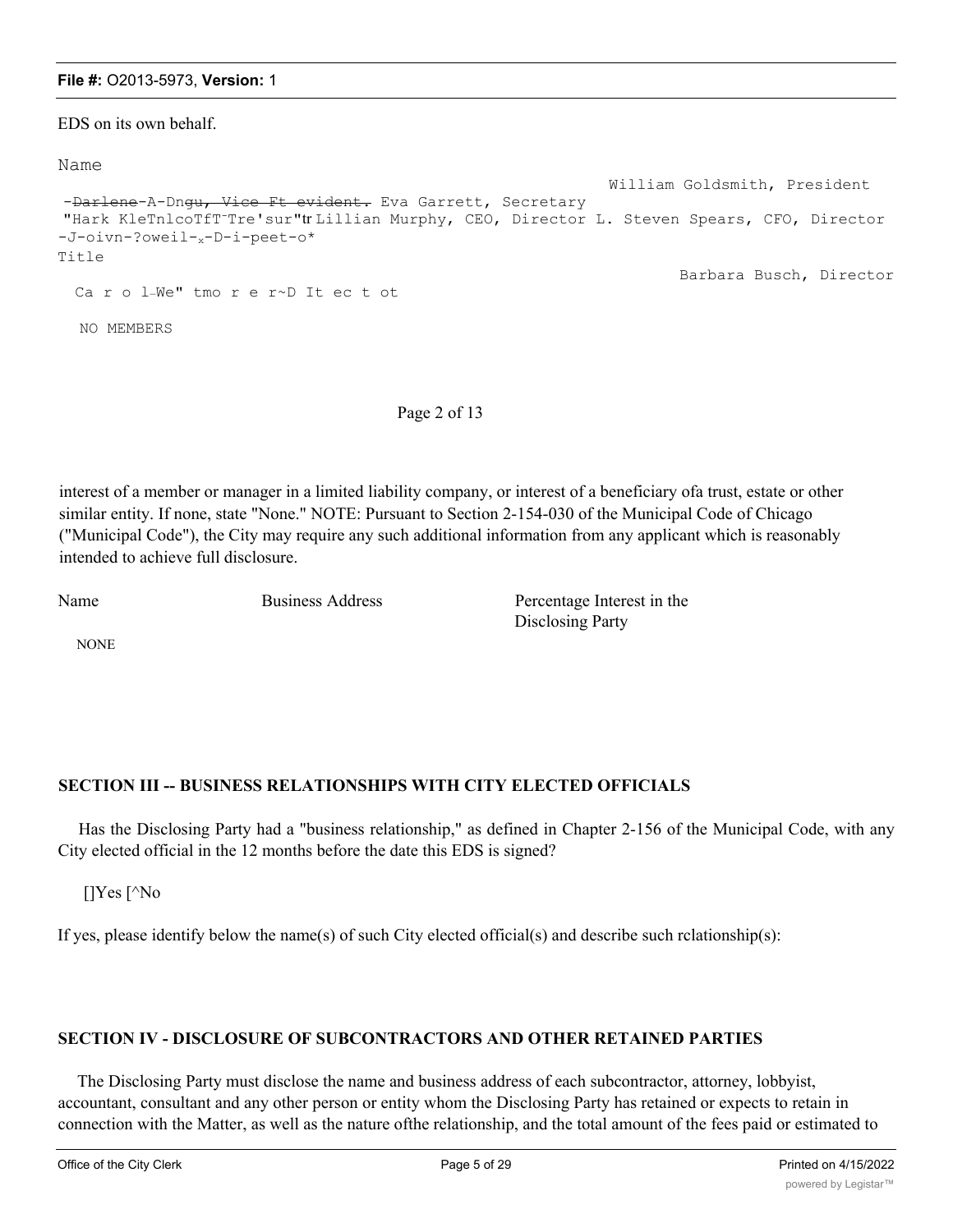be paid. The Disclosing Party is not required to disclose employees who are paid solely through the Disclosing Party's regular payroll.

"Lobbyist" means any person or entity who undertakes to influence any legislative or administrative action on behalf of any person or entity other than: (1) a not-for-profit entity, on an unpaid basis, or (2) himself. "Lobbyist" also means any person or entity any part of whose duties as an employee of another includes undertaking to influence any legislative or administrative action.

If the Disclosing Party is uncertain whether a disclosure is required under this Section, the Disclosing Party must either ask the City whether disclosure is required or make the disclosure.

Page 3 of 13

| Name (indicate whether Business |                | <b>Relationship to Disclosing Party Fees (indicate whether</b> |                              |
|---------------------------------|----------------|----------------------------------------------------------------|------------------------------|
| retained or anticipated         | <b>Address</b> | (subcontractor, attorney,                                      | paid or estimated.) NOTE:    |
| to be retained)                 |                | lobbyist, etc.)                                                | "hourly rate" or "t.b.d." is |
|                                 |                |                                                                | not an acceptable response.  |

(Add sheets if necessary)

# [Xf Check here if the Disclosing Party has not retained, nor expects to retain, any such persons or entities.

# **SECTION V -- CERTIFICATIONS**

# A. COURT-ORDERED CHILD SUPPORT COMPLIANCE

Under Municipal Code Section 2-92-415, substantial owners of business entities that contract with the City must remain in compliance with their child support obligations throughout the contract's term.

Has any person who directly or indirectly owns 10% or more ofthe Disclosing Party been declared in arrearage on any child support obligations by any Illinois court of competent jurisdiction?

| $\lceil \cdot \rceil$ Yes | $\lceil \cdot \rceil$ No | p\$ No person directly or indirectly owns 10% or more of the |
|---------------------------|--------------------------|--------------------------------------------------------------|
|                           |                          | Disclosing Party.                                            |

If "Yes," has the person entered into a court-approved agreement for payment of all support owed and is the person in compliance with that agreement?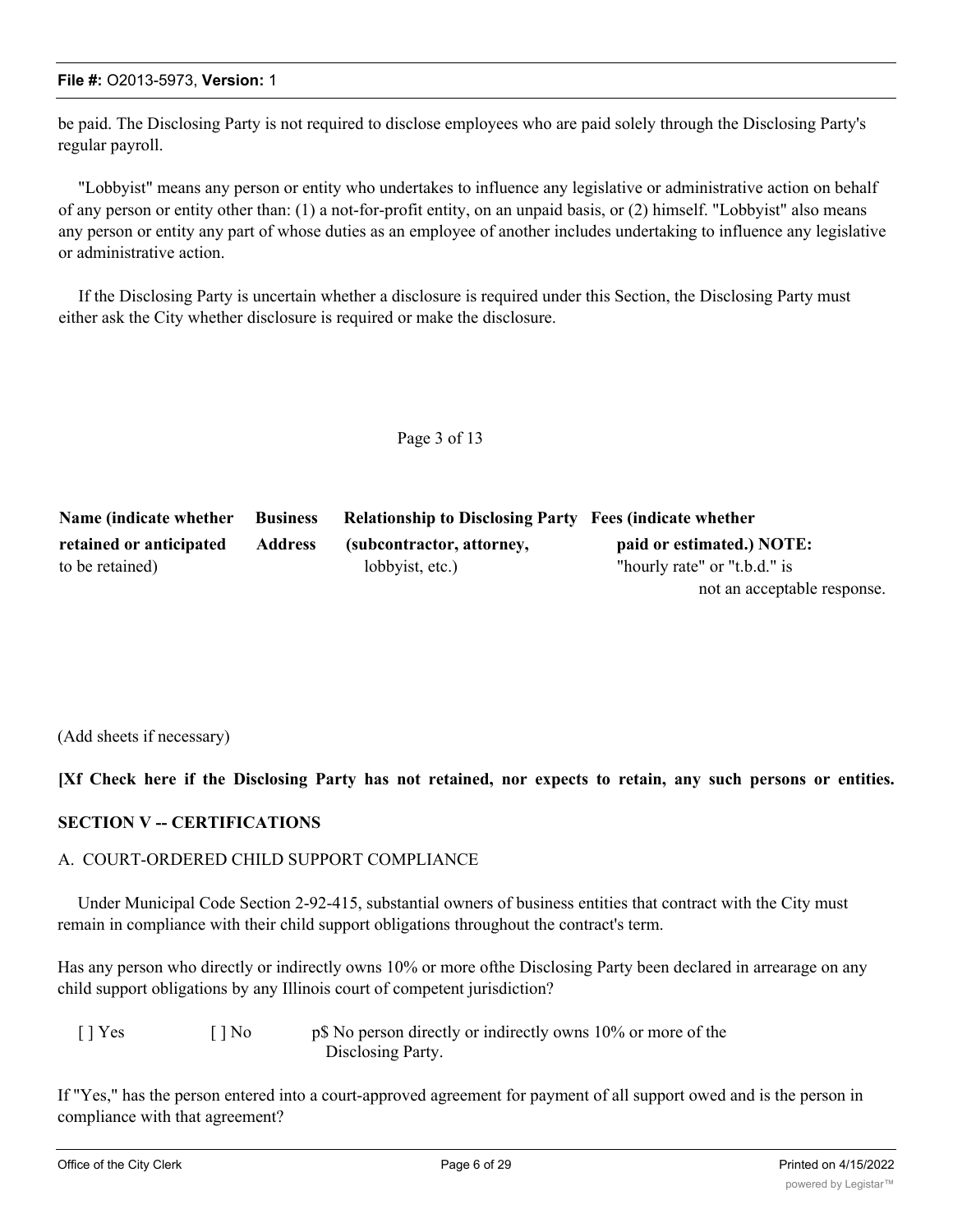[]Yes []No

# B. FURTHER CERTIFICATIONS

1. Pursuant to Municipal Code Chapter 1-23, Article I ("Article I")(which the Applicant should consult for defined terms (e.g., "doing business") and legal requirements), if the Disclosing Party submitting this EDS is the Applicant and is doing business with the City, then the Disclosing Party certifies as follows: (i) neither the Applicant nor any controlling person is currently indicted or charged with, or has admitted guilt of, or has ever been convicted of, or placed under supervision for, any criminal offense involving actual, attempted, or conspiracy to commit bribery, theft, fraud, forgery, perjury, dishonesty or deceit against an officer or employee of the City or any sister agency; and (ii) the Applicant understands and acknowledges that compliance with Article I is a continuing requirement for doing business with the City. NOTE: If Article I applies to the Applicant, the permanent compliance timeframe in Article I supersedes some fiveyear compliance timeframes in certifications 2 and 3 below.

# Page 4 of 13

2. The Disclosing Party and, if the Disclosing Party is a legal entity, all of those persons or entities identified in Section II.B. 1. of this EDS:

- a. are not presently debarred, suspended, proposed for debarment, declared ineligible or voluntarily excluded from any transactions by any federal, state or local unit of government;
- b. have not, within a five-year period preceding the date of this EDS, been convicted ofa criminal offense, adjudged guilty, or had a civil judgment rendered against them in connection with: obtaining, attempting to obtain, or performing a public (federal, state or local) transaction or contract under a public transaction; a violation of federal or state antitrust statutes; fraud; embezzlement; theft; forgery; bribery; falsification or destruction of records; making false statements; or receiving stolen property;
- c. are not presently indicted for, or criminally or civilly charged by, a governmental entity (federal, state or local) with committing any ofthe offenses set forth in clause B.2.b. of this Section V;
- d. have not, within a five-year period preceding the date of this EDS, had one or more public transactions (federal, state or local) terminated for cause or default; and
- e. have not, within a five-year period preceding the date of this EDS, been convicted, adjudged guilty, or found liable in a civil proceeding, or in any criminal or civil action, including actions concerning environmental violations, instituted by the City or by the federal government, any state, or any other unit of local government.
- 3. The certifications in subparts 3, 4 and 5 concern:
- the Disclosing Party;

<sup>·</sup> any "Contractor" (meaning any contractor or subcontractor used by the Disclosing Party in connection with the Matter, including but not limited to all persons or legal entities disclosed under Section IV, "Disclosure of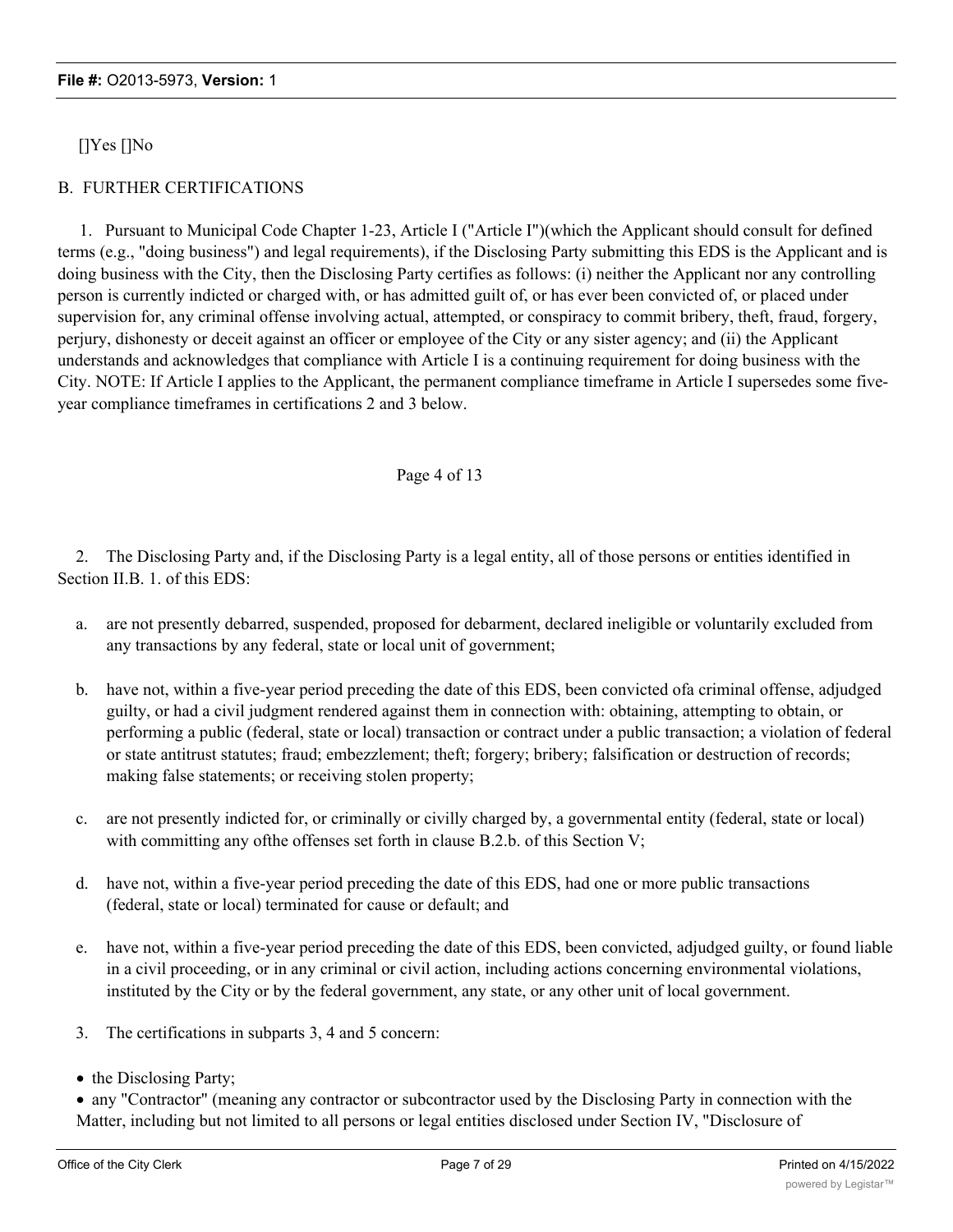Subcontractors and Other Retained Parties");

· any "Affiliated Entity" (meaning a person or entity that, directly or indirectly: controls the Disclosing Party, is controlled by the Disclosing Party, or is, with the Disclosing Party, under common control of another person or entity. Indicia of control include, without limitation: interlocking management or ownership; identity of interests among family members, shared facilities and equipment; common use of employees; or organization ofa business entity following the ineligibility of a business entity lo do business with federal or state or local government, including the City, using substantially the same management, ownership, or principals as the ineligible entity); with respect to Contractors, the term Affiliated Entity means a person or entity that directly or indirectly controls the Contractor, is controlled by it, or, with the Contractor, is under common control of another person or entity;

· any responsible official of the Disclosing Party, any Contractor or any Affiliated Entity or any other official, agent or employee of the Disclosing Party, any Contractor or any Affiliated Entity, acting pursuant to the direction or authorization ofa responsible official ofthe Disclosing Party, any Contractor or any Affiliated Entity (collectively "Agents").

# Page 5 of 13

Neither the Disclosing Party, nor any Contractor, nor any Affiliated Entity of either the Disclosing Party or any Contractor nor any Agents have, during the five years before the date this EDS is signed, or, with respect to a Contractor, an Affiliated Entity, or an Affiliated Entity ofa Contractor during the five years before the date ofsuch Contractor's or Affiliated Entity's contract or engagement in connection with the Matter:

- a. bribed or attempted to bribe, or been convicted or adjudged guilty of bribery or attempting to bribe, a public officer or employee ofthe City, the State of Illinois, or any agency ofthe federal government or of any state or local government in the United States of America, in that officer's or employee's official capacity;
- b. agreed or colluded with other bidders or prospective bidders, or been a party to any such agreement, or been convicted or adjudged guilty of agreement or collusion among bidders or prospective bidders, in restraint of freedom of competition by agreement to bid a fixed price or otherwise; or
- c. made an admission ofsuch conduct described in a. or b. above that is a matter of record, but have not been prosecuted for such conduct; or
- d. violated the provisions of Municipal Code Section 2-92-610 (Living Wage Ordinance).

4. Neither the Disclosing Party, Affiliated Entity or Contractor, or any of their employees, officials, agents or partners, is barred from contracting with any unit of state or local government as a result of engaging in or being convicted of (1) bid-rigging in violation of 720 ILCS 5/33E-3; (2) bid-rotating in violation of 720 ILCS 5/33E-4; or (3) any similar offense of any state or of the United States of America that contains the same elements as the offense of bidrigging or bid-rotating.

5. Neither the Disclosing Party nor any Affiliated Entity is listed on any ofthe following lists maintained by the Office of Foreign Assets Control of the U.S. Department of the Treasury or the Bureau of Industry and Security of the U.S. Department of Commerce or their successors: the Specially Designated Nationals List, the Denied Persons List, the Unverified List, the Entity List and the Debarred List.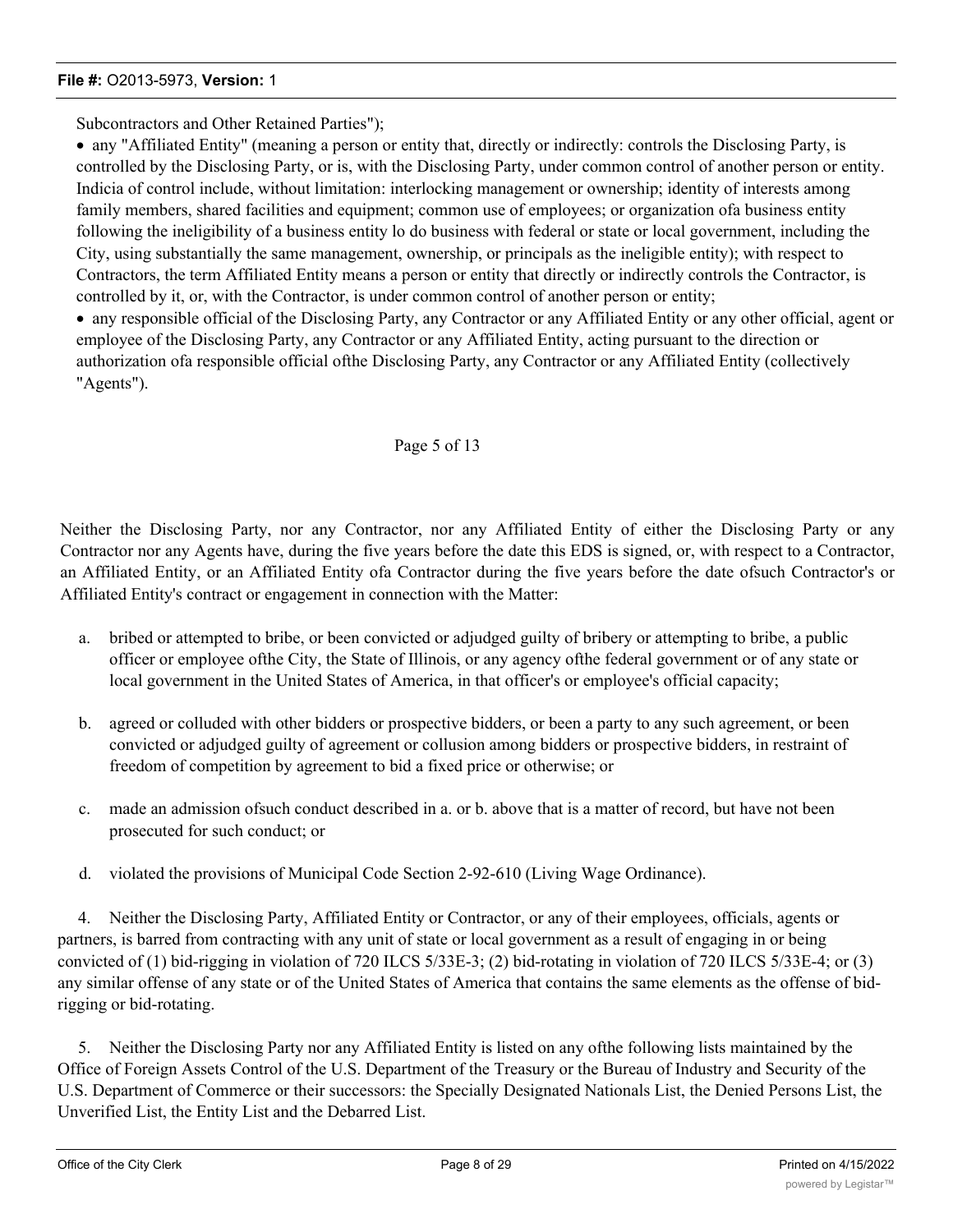6. The Disclosing Party understands and shall comply with the applicable requirements of Chapters 2-55 (Legislative Inspector General), 2-56 (Inspector General) and 2-156 (Governmental Ethics) of the Municipal Code.

7. If the Disclosing Party is unable to certify to any ofthe above statements in this Part B (Further Certifications), the Disclosing Party must explain below:

# Page 6 of 13

If the letters "NA," the word "None," or no response appears on the lines above, it will be conclusively presumed that the Disclosing Party certified to the above statements.

8. To the best of the Disclosing Party's knowledge after reasonable inquiry, the following is a complete list of all current employees of the Disclosing Party who were, at any time during the 12-month period preceding the execution date of this EDS, an employee, or elected or appointed official, of the City of Chicago (if none, indicate with "N/A" or "none").

9. To the best ofthe Disclosing Party's knowledge after reasonable inquiry, the following is a complete list of all gifts that the Disclosing Party has given or caused to be given, at any time during the 12-month period preceding the execution date of this EDS, to an employee, or elected or appointed official, ofthe City of Chicago. For purposes of this statement, a "gift" does not include: (i) anything made generally available to City employees or to the general public, or (ii) food or drink provided in the course of official City business and having a retail value of less than \$20 per recipient (if none, indicate with "N/A" or "none"). As to any gift listed below, please also list the name ofthe City recipient.

# C. CERTIFICATION OF STATUS AS FINANCIAL INSTITUTION 1. The Disclosing Party

certifies that the Disclosing Party (check one)

a "financial institution" as defined in Section 2-32-455(b) ofthe Municipal Code.

2. If the Disclosing Party IS a financial institution, then the Disclosing Party pledges: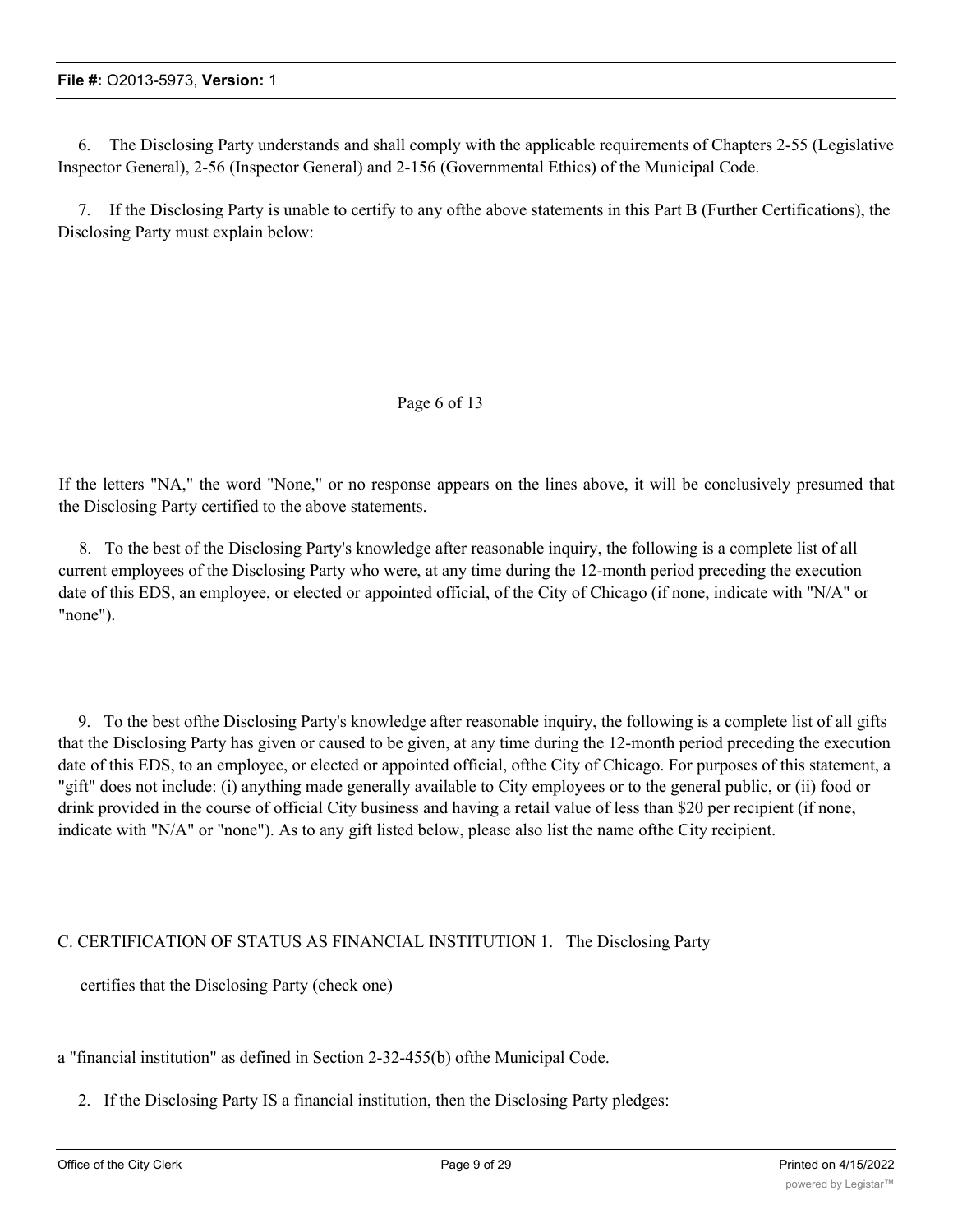"We are not and will not become a predatory lender as defined in Chapter 2-32 ofthe Municipal Code. We further pledge that none of our affiliates is, and none of them will become, a predatory lender as defined in Chapter 2-32 of the Municipal Code. We understand that becoming a predatory lender or becoming an affiliate ofa predatory lender may result in the loss of the privilege of doing business with the City."

If the Disclosing Party is unable to make this pledge because it or any of its affiliates (as defined in Section 2-32-455(b) ofthe Municipal Code) is a predatory lender within the meaning of Chapter 2-32 ofthe Municipal Code, explain here (attach additional pages if necessary):

### Page 7 of 13

If the letters "NA," the word "None," or no response appears on the lines above, it will be conclusively presumed that the Disclosing Party certified to the above statements.

# D. CERTIFICATION REGARDING INTEREST IN CITY BUSINESS

Any words or terms that are defined in Chapter 2-156 of the Municipal Code have the same meanings when used in this Part D.

1. In accordance with Section 2-156-110 of the Municipal Code: Does any official or employee of the City have a financial interest in his or her own name or in the name of any other person or entity in the Matter?  $[JYes j^N]$ 

NOTE: Ifyou checked "Yes" to Item D.l., proceed to Items D.2. and D.3. Ifyou checked "No" to Item D.l., proceed to Part E.

2. Unless sold pursuant to a process of competitive bidding, or otherwise permitted, no City elected official or employee shall have a financial interest in his or her own name or in the name of any other person or entity in the purchase of any property that (i) belongs to the City, or (ii) is sold for taxes or assessments, or (iii) is sold by virtue of legal process at the suit ofthe City (collectively, "City Property Sale"). Compensation for property taken pursuant to the City's eminent domain power does not constitute a financial interest within the meaning of this Part D.

Does the Matter involve a City Property Sale?

 $t$  ]  $Yes$  [ ]  $No$ 

3. If you checked "Yes" to Item D.l., provide the names and business addresses ofthe City officials or employees having such interest and identify the nature ofsuch interest:

Name Business Address Nature of Interest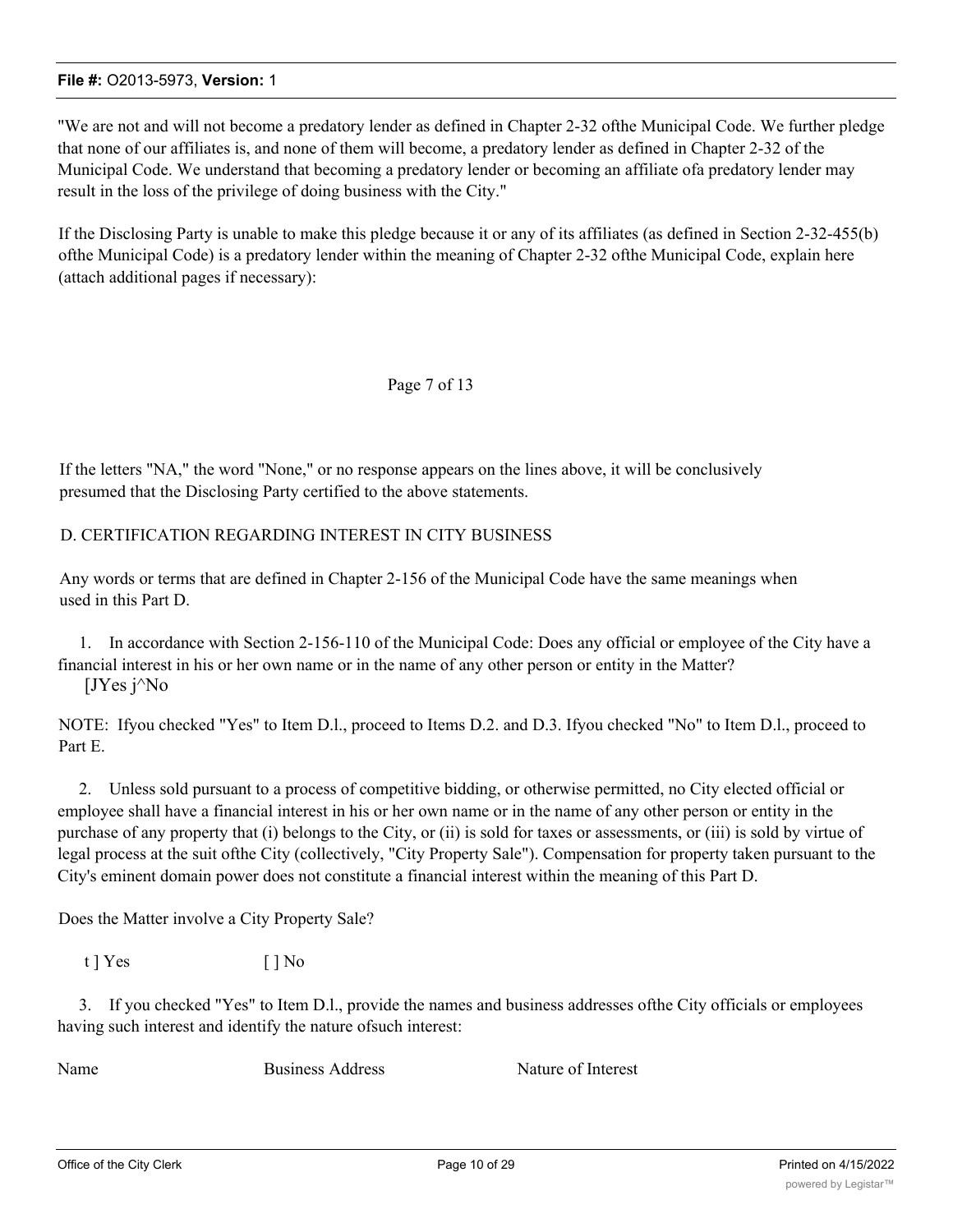4. The Disclosing Party further certifies that no prohibited financial interest in the Matter will be acquired by any City official or employee.

### E. CERTIFICATION REGARDING SLAVERY ERA BUSINESS

Please check either 1. or 2. below. If the Disclosing Party checks 2., the Disclosing Party must disclose below or in an attachment to this EDS all information required by paragraph 2. Failure to

### Page 8 of 13

comply with these disclosure requirements may make any contract entered into with the City in connection with the Matter voidable by the City.

y 1. The Disclosing Party verifies that the Disclosing Party has searched any and all records of the Disclosing Party and any and all predecessor entities regarding records of investments or profits from slavery or slaveholder insurance policies during the slavery era (including insurance policies issued to slaveholders that provided coverage for damage to or injury or death of their slaves), and the Disclosing Party has found no such records.

2. The Disclosing Party verifies that, as a result of conducting the search in step 1 above, the Disclosing Party has found records of investments or profits from slavery or slaveholder insurance policies. The Disclosing Party verifies that the following constitutes full disclosure of all such records, including the names of any and all slaves or slaveholders described in those records:

# **SECTION VI - CERTIFICATIONS FOR FEDERALLY FUNDED MATTERS**

NOTE: If the Matter is federally funded, complete this Section VI. If the Matter is not federally funded, proceed to Section VII. For purposes of this Section VI, tax credits allocated by the City and proceeds of debt obligations of the City are not federal funding.

#### A. CERTIFICATION REGARDING LOBBYING

1. List below the names of all persons or entities registered under the federal Lobbying Disclosure Act of 1995 who have made lobbying contacts on behalf of the Disclosing Party with respect to the Matter: (Add sheets if necessary):

(If no explanation appears or begins on the lines above, or if the letters "NA" or if the word "None" appear, it will be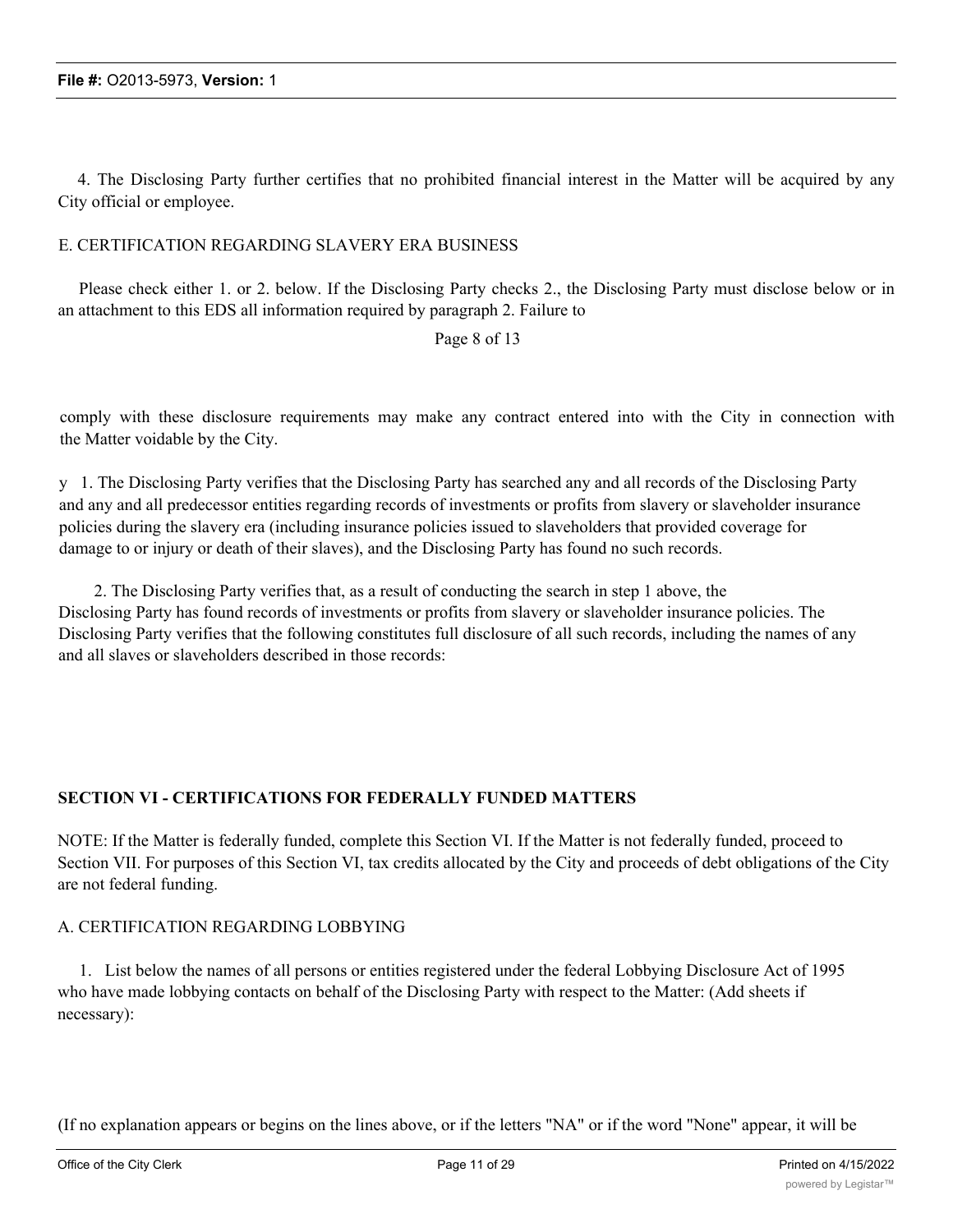conclusively presumed that the Disclosing Party means that NO persons or entities registered under the Lobbying Disclosure Act of 1995 have made lobbying contacts on behalf of the Disclosing Party with respect to the Matter.)

2. The Disclosing Party has not spent and will not expend any federally appropriated funds to pay any person or entity listed in Paragraph A.l. above for his or her lobbying activities or to pay any person or entity to influence or attempt to influence an officer or employee of any agency, as defined by applicable federal law, a member of Congress, an officer or employee of Congress, or an employee of a member of Congress, in connection with the award of any federally funded contract, making any federally funded grant or loan, entering into any cooperative agreement, or to extend, continue, renew, amend, or modify any federally funded contract, grant, loan, or cooperative agreement.

Page 9 of 13

3. The Disclosing Party will submit an updated certification at the end of each calendar quarter in which there occurs any event that materially affects the accuracy of the statements and information set forth in paragraphs A.l. and A.2. above.

4. The Disclosing Party certifies that either: (i) it is not an organization described in section  $501(c)(4)$  of the Internal Revenue Code of 1986; or (ii) it is an organization described in section  $501(c)(4)$  of the Internal Revenue Code of 1986 but has not engaged and will not engage in "Lobbying Activities".

5. If the Disclosing Party is the Applicant, the Disclosing Party must obtain certifications equal in form and substance to paragraphs A.l. through A.4. above from all subcontractors before it awards any subcontract and the Disclosing Party must maintain all such subcontractors' certifications for the duration of the Matter and must make such certifications promptly available to the City upon request.

# B. CERTIFICATION REGARDING EQUAL EMPLOYMENT OPPORTUNITY

If the Matter is federally funded, federal regulations require the Applicant and all proposed subcontractors to submit the following information with their bids or in writing at the outset of negotiations.

Is the Disclosing Party the Applicant?

 $[ ]$  Yes  $[ ]$  No

If "Yes," answer the three questions below:

1. Have you developed and do you have on file affirmative action programs pursuant to applicable federal regulations? (Sec 41 CFR Part 60-2.)

 $[ ]$  Yes  $[ ]$  No

2. Have you filed with the Joint Reporting Committee, the Director of the Office of Federal Contract Compliance Programs, or the Equal Employment Opportunity Commission all reports due under the applicable filing requirements?  $[ ]$  Yes  $[ ]$  No

3. Have you participated in any previous contracts or subcontracts subject to the equal opportunity clause?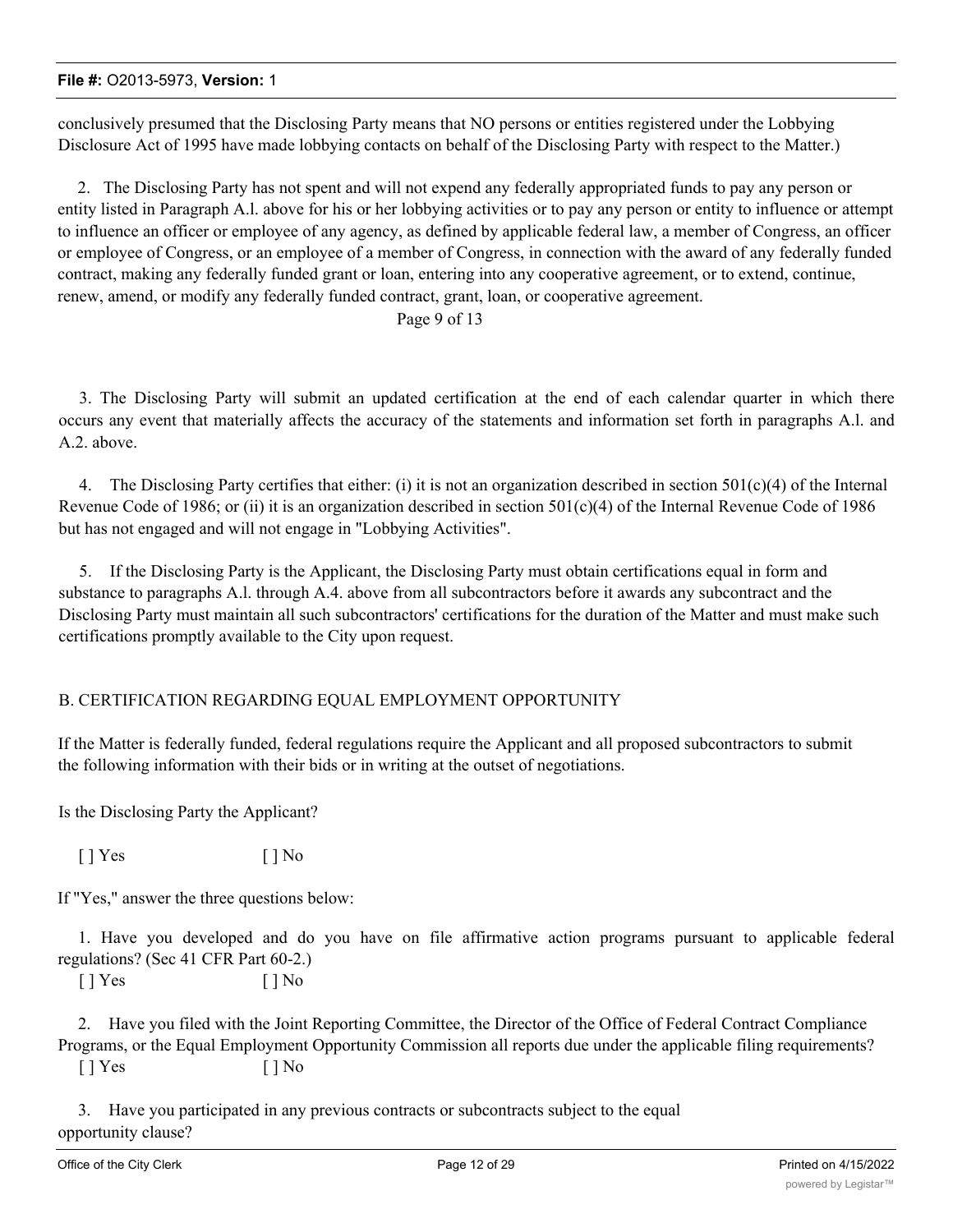[]Yes I JNo

If you checked "No" to question 1. or 2. above, please provide an explanation:

Page 10 of 13

# **SECTION VII - ACKNOWLEDGMENTS, CONTRACT INCORPORATION, COMPLIANCE, PENALTIES, DISCLOSURE**

The Disclosing Party understands and agrees that:

A. The certifications, disclosures, and acknowledgments contained in this EDS will become part of any contract or other agreement between the Applicant and the City in connection with the Matter, whether procurement, City assistance, or other City action, and are material inducements to the City's execution of any contract or taking other action with respect to the Matter. The Disclosing Party understands that it must comply with all statutes, ordinances, and regulations on which this EDS is based.

B. The City's Governmental Ethics and Campaign Financing Ordinances, Chapters 2-156 and 2-164 of the Municipal Code, impose certain duties and obligations on persons or entities seeking City contracts, work, business, or transactions. The full text of these ordinances and a training program is available on line at www.cityofchicago.org/Ethics <http://www.cityofchicago.org/Ethics>, and may also be obtained from the City's Board of Ethics, 740 N.

Sedgwick St., Suite 500, Chicago, IL 60610, (312) 744-9660. The Disclosing Party must comply fully with the applicable ordinances.

C. If the City determines that any information provided in this EDS is false, incomplete or inaccurate, any contract or other agreement in connection with which it is submitted may be rescinded or be void or voidable, and the City may pursue any remedies under the contract or agreement (if not rescinded or void), at law, or in equity, including terminating the Disclosing Party's participation in the Matter and/or declining to allow the Disclosing Party to participate in other transactions with the City. Remedies at law for a false statement of material fact may include incarceration and an award to the City of treble damages.

D. It is the City's policy to make this document available to the public on its Internet site and/or upon request. Some or all of the information provided on this EDS and any attachments to this EDS may be made available to the public on the Internet, in response to a Freedom of Information Act request, or otherwise. By completing and signing this EDS, the Disclosing Party waives and releases any possible rights or claims which it may have against the City in connection with the public release of information contained in this EDS and also authorizes the City to verify the accuracy of any information submitted in this EDS.

E. The information provided in this EDS must be kept current. In the event of changes, the Disclosing Party must supplement this EDS up to the time the City takes action on the Matter. If the Matter is a contract being handled by the City's Department of Procurement Services, the Disclosing Party must update this EDS as the contract requires. NOTE: With respect to Matters subject to Article I of Chapter 1-23 ofthe Municipal Code (imposing PERMANENT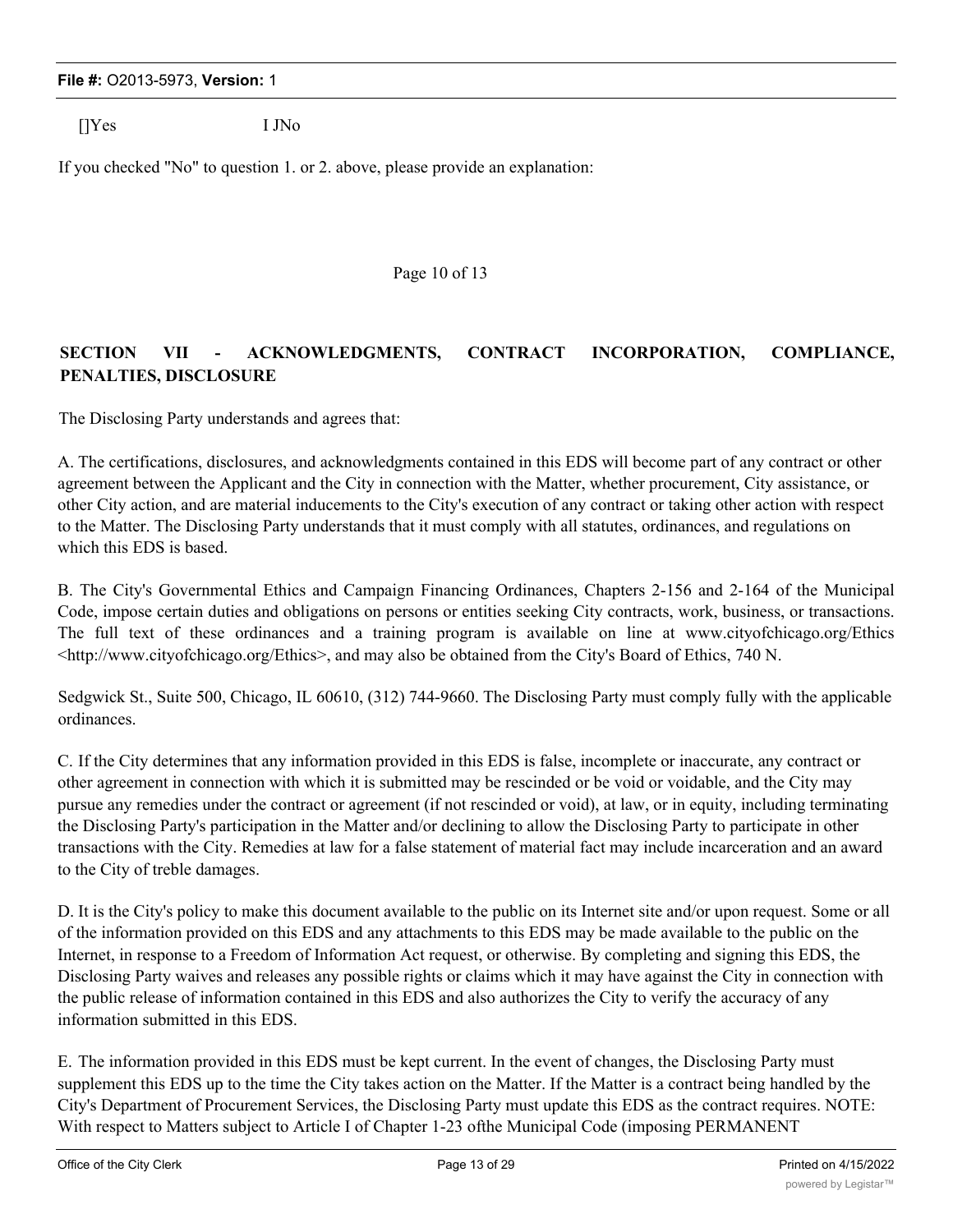INELIGIBILITY for certain specified offenses), the information provided herein regarding eligibility must be kept current for a longer period, as required by Chapter 1-23 and Section 2-154-020 ofthe Municipal Code.

The Disclosing Party represents and warrants that:

Page 11 of 13

F.I. The Disclosing Party is not delinquent in the payment of any tax administered by the Illinois Department of Revenue, nor are the Disclosing Party or its Affiliated Entities delinquent in paying any fine, fee, tax or other charge owed to the City. This includes, but is not limited to, all water charges, sewer charges, license fees, parking tickets, property taxes or sales taxes.

F.2 If the Disclosing Party is the Applicant, the Disclosing Party and its Affiliated Entities will not use, nor permit their subcontractors to use, any facility listed by the U.S. E.P.A. on the federal Excluded Parties List System ("EPLS") maintained by the U. S. General Services Administration.

F.3 If the Disclosing Party is the Applicant, the Disclosing Party will obtain from any contractors/subcontractors hired or to be hired in connection with the Matter certifications equal in form and substance to those in F.l. and F.2. above and will not, without the prior written consent of the City, use any such contractor/subcontractor that does not provide such certifications or that the Disclosing Party has reason to believe has not provided or cannot provide truthful certifications.

NOTE: If the Disclosing Party cannot certify as to any of the items in F.l., F.2. or F.3. above, an explanatory statement must be attached to this EDS.

### CERTIFICATION

Under penalty of perjury, the person signing below: (1) warrants that he/she is authorized to execute this EDS and Appendix A (if applicable) on behalf of the Disclosing Party, and (2) warrants that all certifications and statements contained in this EDS and Appendix A (if applicable) are true, accurate and complete as of the date furnished to the City.

(Print or type name of Disclosing Party)

(Sign here)

*1^m^\±£^-A^^LV2*

| (Print                        | or | type | name | of | person | signing) | (Print | or |
|-------------------------------|----|------|------|----|--------|----------|--------|----|
|                               |    |      |      |    |        |          |        |    |
| type title of person signing) |    |      |      |    |        |          |        |    |
| 1VU UIIU LJ V                 |    |      |      |    |        |          |        |    |
| Cfc©/L                        |    |      |      |    |        |          |        |    |
|                               |    |      |      |    |        |          |        |    |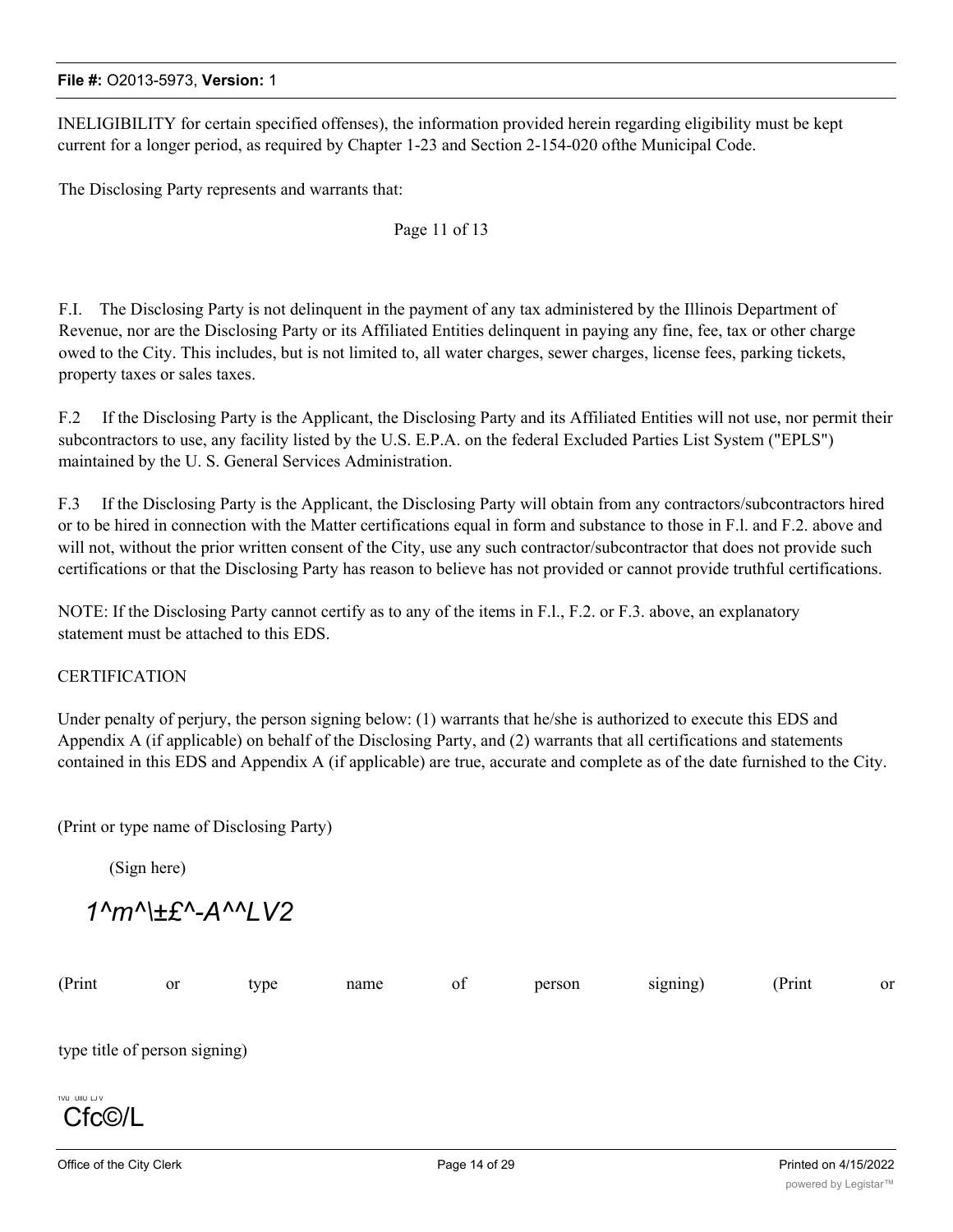Signed and. sworn to before me on (date)  $_{\rm r}$ ounty, ZTJIinOt. $^{\wedge}$  (stke). Notary Public. Commission expires

Page 12 of 13

*OFFICIAL SEAL\* JOSEFINA GOMEZ-KARA& . i NOTARY PUBLIC-STATE OF ILUNOIS \$ \ MY COMMISSION EXPKE&OSWfl\* S

### **CITY OF CHICAGO ECONOMIC DISCLOSURE STATEMENT AND AFFIDAVIT APPENDIX A**

# **FAMILIAL RELATIONSHIPS WITH ELECTED CITY OFFICIALS AND DEPARTMENT HEADS**

# **This Appendix is to be completed only by (a) the Applicant, and (b) any legal entity which has a direct ownership interest in the Applicant exceeding 7.5 percent. It is not to be completed by any legal entity which has only an indirect ownership interest in the Applicant.**

Under Municipal Code Section 2-154-015, the Disclosing Party must disclose whether such Disclosing Party or any "Applicable Party" or any Spouse or Domestic Partner thereof currently has a "familial relationship" with any elected city official or department head. A "familial relationship" exists if, as ofthe date this EDS is signed, the Disclosing Party or any "Applicable Party" or any Spouse or Domestic Partner thereof is related to the mayor, any alderman, the city clerk, the city treasurer or any city department head as spouse or domestic partner or as any of the following, whether by blood or adoption: parent, child, brother or sister, aunt or uncle, niece or nephew, grandparent, grandchild, father-in-law, mother -in-law, son-in-law, daughter-in-law, stepfather or stepmother, stepson or stepdaughter, stepbrother or stepsister or halfbrother or half-sister.

"Applicable Party" means (1) all executive officers ofthe Disclosing Party listed in Section II.B. 1.a., if the Disclosing Party is a corporation; all partners ofthe Disclosing Party, if the Disclosing Party is a general partnership; all general partners and limited partners ofthe Disclosing Party, if the Disclosing Party is a limited partnership; all managers, managing members and members of the Disclosing Party, if the Disclosing Party is a limited liability company; (2) all principal officers of the Disclosing Party; and (3) any person having more than a 7.5 percent ownership interest in the Disclosing Party. "Principal officers" means the president, chief operating officer, executive director, chief financial officer, treasurer or secretary ofa legal entity or any person exercising similar authority.

Does the Disclosing Party or any "Applicable Party" or any Spouse or Domestic Partner thereof currently have a "familial relationship" with an elected city official or department head?

[ ] Yes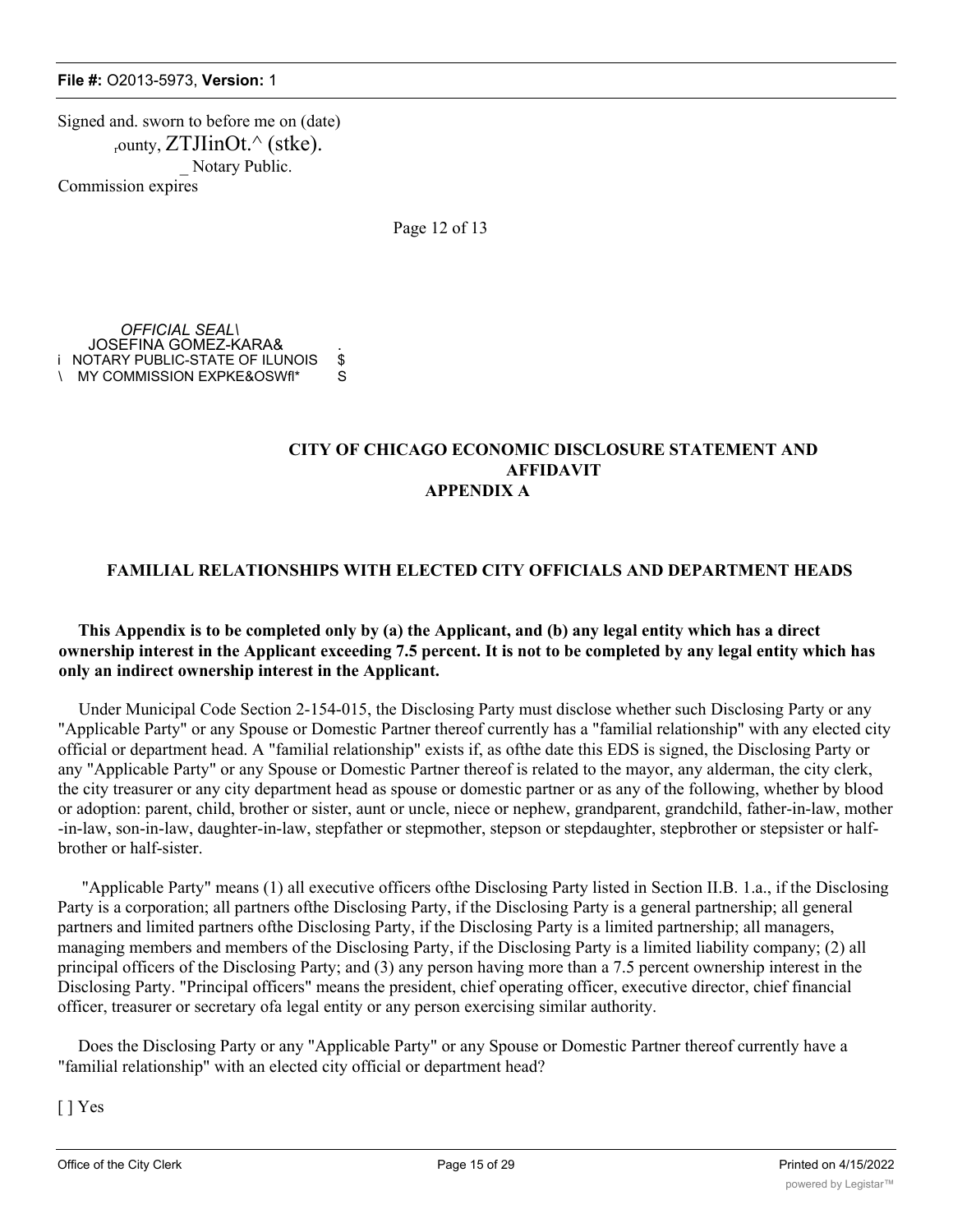If yes, please identify below (1) the name and title ofsuch person, (2) the name ofthe legal entity to which such person is connected; (3) the name and title ofthe elected city official or department head to whom such person has a familial relationship, and (4) the precise nature of such familial relationship.

Page 13 of 13

# **CITY OF CHICAGO ECONOMIC DISCLOSURE STATEMENT AND AFFIDAVIT**

# **SECTION I - GENERAL INFORMATION**

A. Legal name of the Disclosing Party submitting this EDS. Include d/b/a/ if applicable: MPS Community I, LLC

#### **Check ONE of the following three boxes:**

Indicate whether the Disclosing Party submitting this EDS is: 1. [7 the Applicant OR 2. [ j a legal entity holding a direct or indirect interest in the Applicant. State the legal name of the 2. Applicant in which the Disclosing Party holds an interest: OR 3. [ ] a legal entity with a right of control (see Section IT.B.l.) State the legal name ofthe entity in which the Disclosing Party holds a right of control: r.u  $r \rightarrow 1$  • n \* 120 S. LaSalle Street, Suite 1850 B. Business address of the Disclosing Party: Chicago, IL 60603 C. Telephone: 312-447-4536 Fax: 877-228-4917 Email: ddugo@mercyhousing.org <mailto:ddugo@mercyhousing.org> XI Darlene A. Dugo D. Name ot contact person: --E. Federal Employer Identification No. (ifyou have one):

F. Brief description of contract, transaction or other undertaking (referred to below as the "Matter") to which this EDS pertains. (Include project number and location of property, if applicable):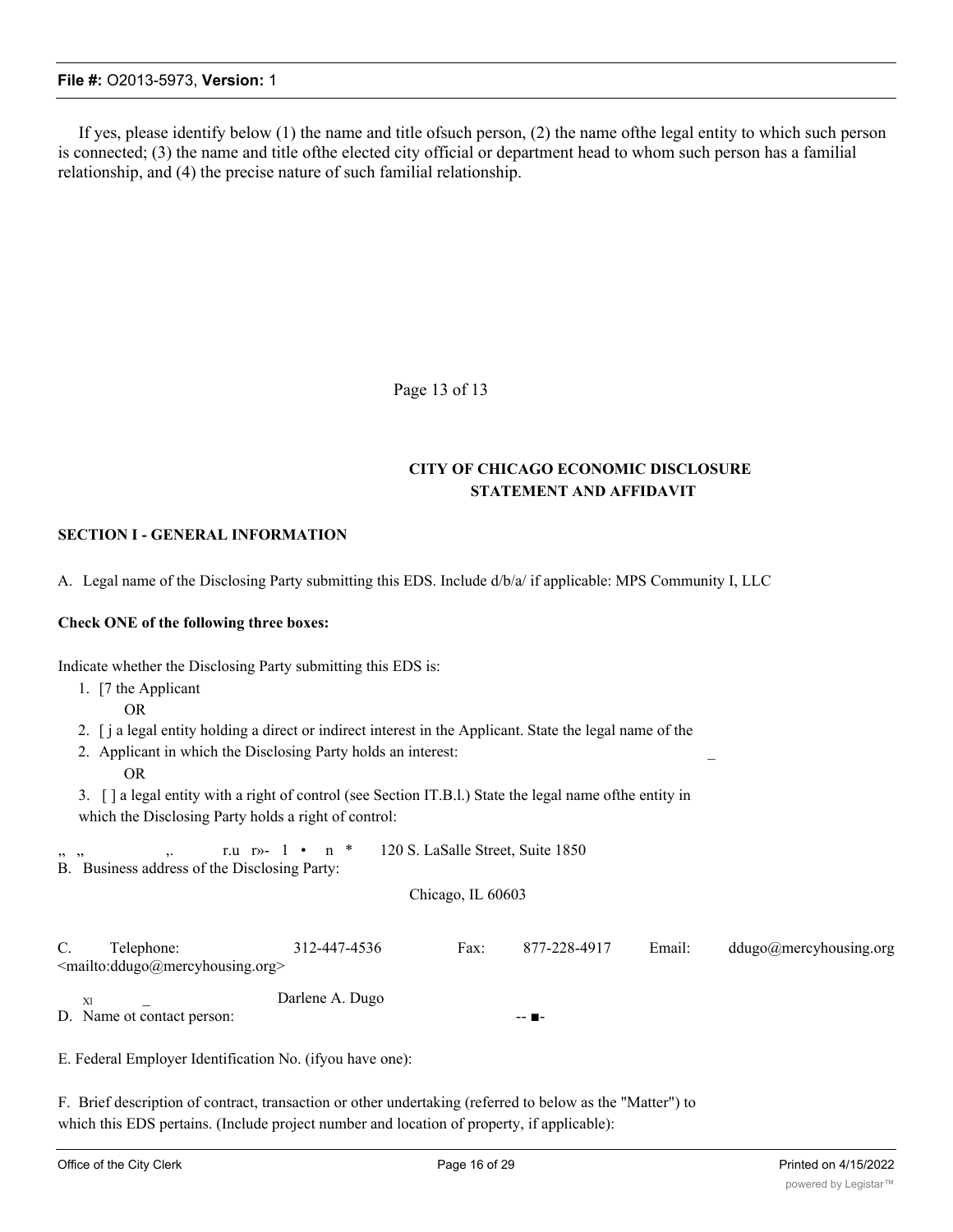MPS Community I, LLC wishes to receive City owned property and or land as part of the Micro Markets Recover Program (MMRP), which would allow the LLC to transfer troubled Bunding and or TanH~as part ot TThlTTiiTghborhood stabilization efforts under MMKF. **HED** 

G. Which City agency or department is requesting this EDS?

If the Matter is a contract being handled by the City's Department of Procurement Services, please complete the following:

| Specification $#$ | na | and Contract $#$ |  |
|-------------------|----|------------------|--|
|                   |    |                  |  |

# Page 1 of 13 **SECTION II - DISCLOSURE OF OWNERSHIP INTERESTS**

#### A. NATURE OF THE DISCLOSING PARTY

Person Publicly registered business corporation Privately held business corporation Sole proprietorship General partnership Limited partnership Trust [X] Limited liability company [ ] Limited liability partnership [] Joint venture [ ] Not-for-profit corporation (Is the not-for-profit corporation also a  $501(c)(3)$ )?  $[ ]$  Yes  $[ ]$  No [ ] Other (please specify)

2. For legal entities, the state (or foreign country) of incorporation or organization, if applicable: Illinois

3. For legal entities not organized in the State of Illinois: Has the organization registered to do business in the State of Illinois as a foreign entity?

 $[ ]$  Yes  $[ ]$  No  $y^{N/A}$ 

# B. IF THE DISCLOSING PARTY IS A LEGAL ENTITY:

1. List below the full names and titles of all executive officers and all directors of the entity. NOTE: For not-for-profit corporations, also list below all members, if any, which are legal entities. If there are no such members, write "no members." For trusts, estates or other similar entities, list below the legal titlcholder(s).

If the entity is a general partnership, limited partnership, limited liability company, limited liability partnership or joint venture, list below the name and title of each general partner, managing member, manager or any other person or entity that controls the day-to-day management of the Disclosing Party. NOTE: Each legal entity listed below must submit an EDS on its own behalf.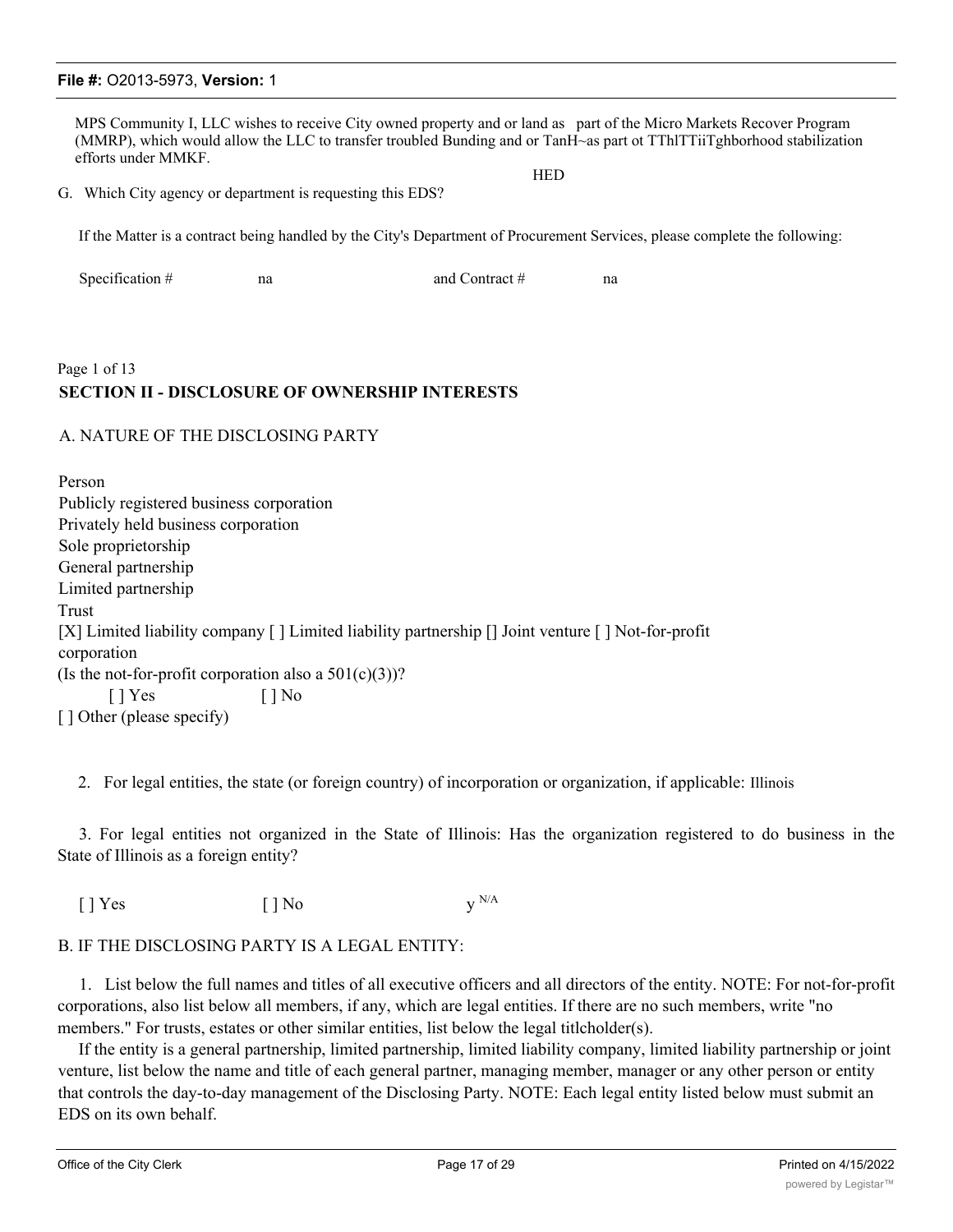Title

President

Darlene A. Dugo

Eva Garrett TTarTTTrTeTmcoTT"

2. Please provide the following information concerning each person or entity having a direct or indirect beneficial interest (including ownership) in excess of 7.5% ofthe Disclosing Party. Examples of such an interest include shares in a corporation, partnership interest in a partnership or joint venture,

Page 2 of 13

interest of a member or manager in a limited liability company, or interest ofa beneficiary ofa trust, estate or other similar entity. If none, state "None." NOTE: Pursuant to Section 2-154-030 ofthe Municipal Code of Chicago ("Municipal Code"), the City may require any such additional information from any applicant which is reasonably intended to achieve full disclosure.

Name Business Address Percentage Interest in the Mercy Portfolio Services 120 S. LaSalle Street Disclosing Party Suite 1850 100 0/0 Chicago, IL 60603

# **SECTION III -- BUSINESS RELATIONSHIPS WITH CITY ELECTED OFFICIALS**

Has the Disclosing Party had a "business relationship," as defined in Chapter 2-156 ofthe Municipal Code, with any City elected official in the 12 months before the date this EDS is signed?

[JYes [^No

If yes, please identify below the name(s) of such City elected official(s) and describe such relationship(s):

# **SECTION IV -- DISCLOSURE OF SUBCONTRACTORS AND OTHER RETAINED PARTIES**

The Disclosing Party must disclose the name and business address of each subcontractor, attorney, lobbyist, accountant, consultant and any other person or entity whom the Disclosing Party has retained or expects to retain in connection with the Matter, as well as the nature ofthe relationship, and the total amount of the fees paid or estimated to be paid. The Disclosing Party is not required to disclose employees who are paid solely through the Disclosing Party's

Sole Managing Member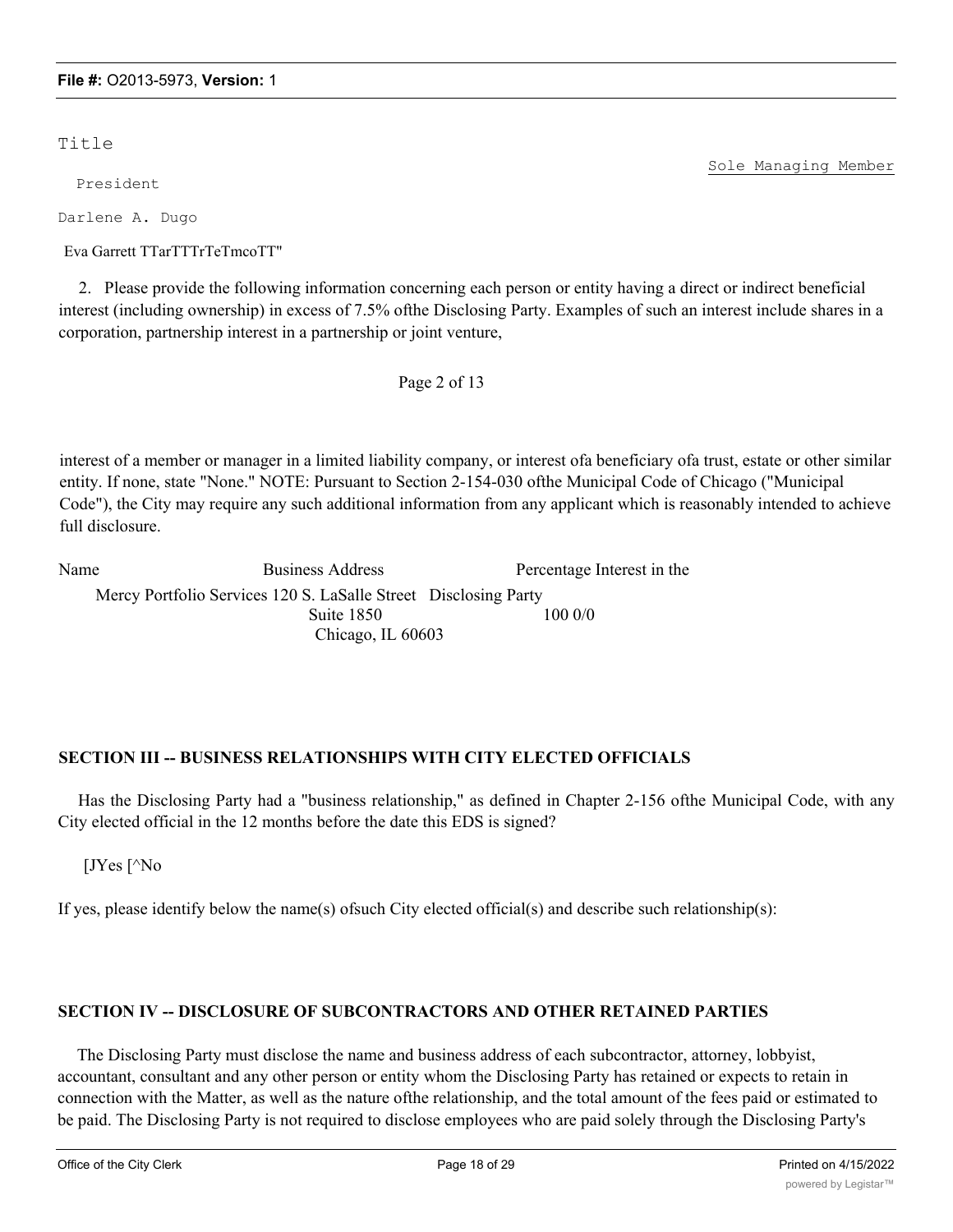regular payroll.

"Lobbyist" means any person or entity who undertakes to influence any legislative or administrative action on behalf of any person or entity other than: (1) a not-for-profit entity, on an unpaid basis, or (2) himself. "Lobbyist" also means any person or entity any part of whose duties as an employee of another includes undertaking to influence any legislative or administrative action.

If the Disclosing Party is uncertain whether a disclosure is required under this Section, the Disclosing Party must either ask the City whether disclosure is required or make the disclosure.

### Page 3 of 13

| Name (indicate whether                        | <b>Business</b>                    |                 |                           | Relationship to Disclosing Party Fees (indicate whether                 |
|-----------------------------------------------|------------------------------------|-----------------|---------------------------|-------------------------------------------------------------------------|
| retained or anticipated                       | <b>Address</b>                     |                 | (subcontractor, attorney, | paid or estimated.) NOTE:                                               |
| to be retained)                               |                                    | lobbyist, etc.) |                           | "hourly rate" or "t.b.d." is<br>not an acceptable response. Anticipated |
| - 180 Properties 8707 Skokie Blvd. Skokie, IL | $\sim$ $\sim$ $\sim$ $\sim$ $\sim$ | Contractor      | Estimated-?20,000         |                                                                         |
|                                               |                                    |                 |                           | $\Gamma_{\alpha}$ tohlighed $\Gamma_{\alpha\alpha}$ Cohedule            |

Established Fee Schedule

Board-Up, Yard Care

(Add sheets if necessary)

[ ] Check here if the Disclosing Party has not retained, nor expects to retain, any such persons or entities.

# **SECTION V -- CERTIFICATIONS**

# A. COURT-ORDERED CHILD SUPPORT COMPLIANCE

Under Municipal Code Section 2-92-415, substantial owners of business entities that contract with the City must remain in compliance with their child support obligations throughout the contract's term.

Has any person who directly or indirectly owns 10% or more ofthe Disclosing Party been declared in arrearage on any child support obligations by any Illinois court of competent jurisdiction?

| $\lceil$   Yes<br>$\lceil \cdot \rceil$ No |  | No person directly or indirectly owns 10% or more of the |
|--------------------------------------------|--|----------------------------------------------------------|
|                                            |  | Disclosing Party.                                        |

If "Yes," has the person entered into a court-approved agreement for payment of all support owed and is the person in compliance with that agreement?

| $\left[\right]$ Yes | $\int$ J No |
|---------------------|-------------|
|                     |             |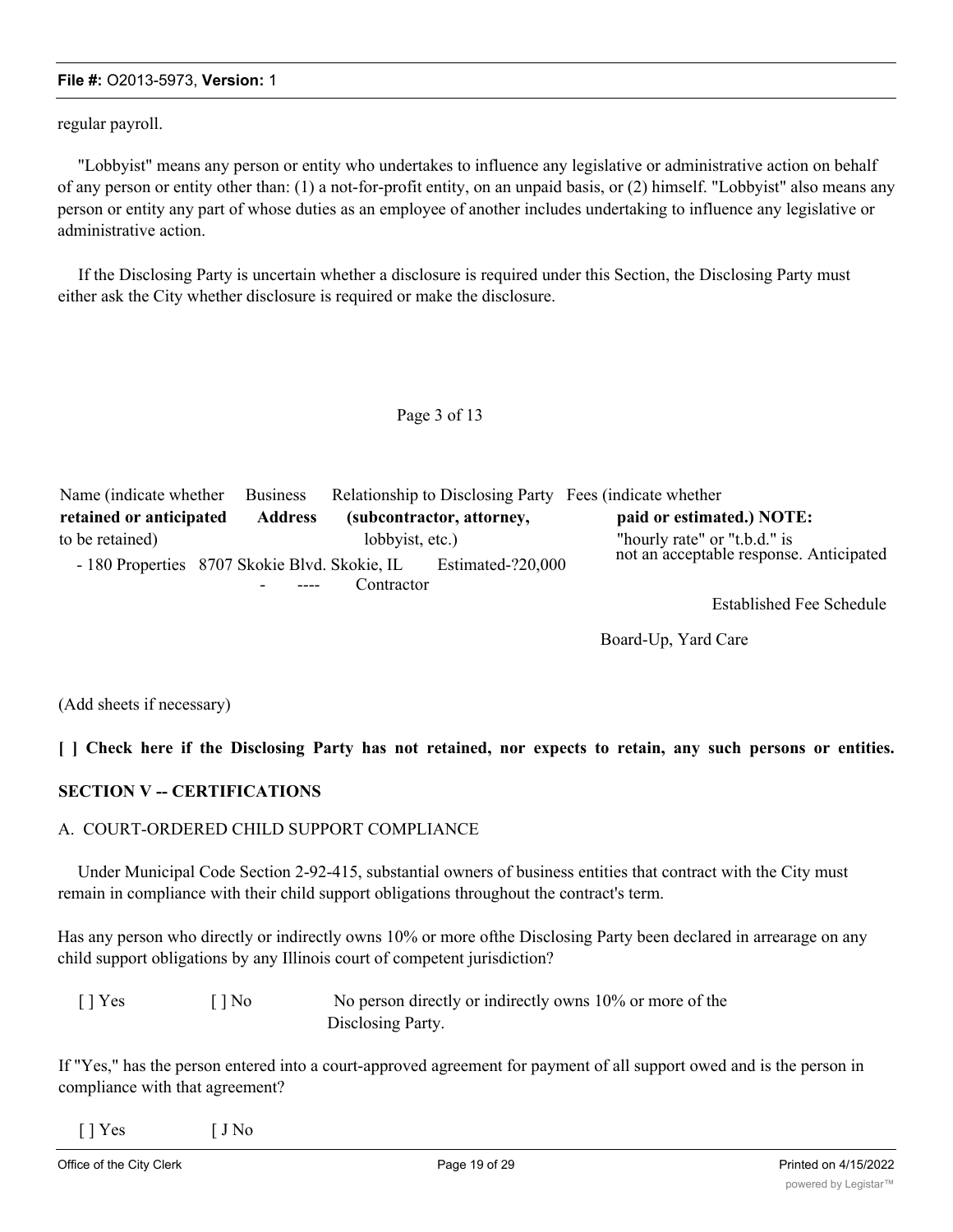# B. FURTHER CERTIFICATIONS

1. Pursuant to Municipal Code Chapter 1-23, Article I ("Article I")(which the Applicant should consult for defined terms (e.g., "doing business") and legal requirements), if the Disclosing Party submitting this EDS is the Applicant and is doing business with the City, then the Disclosing Party certifies as follows: (i) neither the Applicant nor any controlling person is currently indicted or charged with, or has admitted guilt of, or has ever been convicted of, or placed under supervision for, any criminal offense involving actual, attempted, or conspiracy to commit bribery, theft, fraud, forgery, perjury, dishonesty or deceit against an officer or employee ofthe City or any sister agency; and (ii) the Applicant understands and acknowledges that compliance with Article I is a continuing requirement for doing business with the City. NOTE: If Article I applies to the Applicant, the permanent compliance timeframe in Article I supersedes some fiveyear compliance timeframes in certifications 2 and 3 below.

# Page 4 of 13

2. The Disclosing Party and, if the Disclosing Party is a legal entity, all of those persons or entities identified in Section II.B. 1. of this EDS:

- a. are nol presently debarred, suspended, proposed for debarment, declared ineligible or voluntarily excluded from any transactions by any federal, state or local unit of government;
- b. have not, within a five-year period preceding the date of this EDS, been convicted of a criminal offense, adjudged guilty, or had a civil judgment rendered against them in connection with: obtaining, attempting to obtain, or performing a public (federal, state or local) transaction or contract under a public transaction; a violation of federal or state antitrust statutes; fraud; embezzlement; theft; forgery; bribery; falsification or destruction of records; making false statements; or receiving stolen property;
- c. are not presently indicted for, or criminally or civilly charged by, a governmental entity (federal, state or local) with committing any of the offenses set forth in clause B.2.b. of this Section V;
- d. have not, within a five-year period preceding the date of this EDS, had one or more public transactions (federal, state or local) terminated for cause or default; and
- e. have not, within a five-year period preceding the date of this EDS, been convicted, adjudged guilty, or found liable in a civil proceeding, or in any criminal or civil action, including actions concerning environmental violations, instituted by the City or by the federal government, any state, or any other unit of local government.
- 3. The certifications in subparts 3, 4 and 5 concern:
- the Disclosing Party;
- · any "Contractor" (meaning any contractor or subcontractor used by the Disclosing Party in connection with the Matter, including but not limited to all persons or legal entities disclosed under Section IV, "Disclosure of Subcontractors and Other Retained Parties");
- · any "Affiliated Entity" (meaning a person or entity that, directly or indirectly: controls the Disclosing Party, is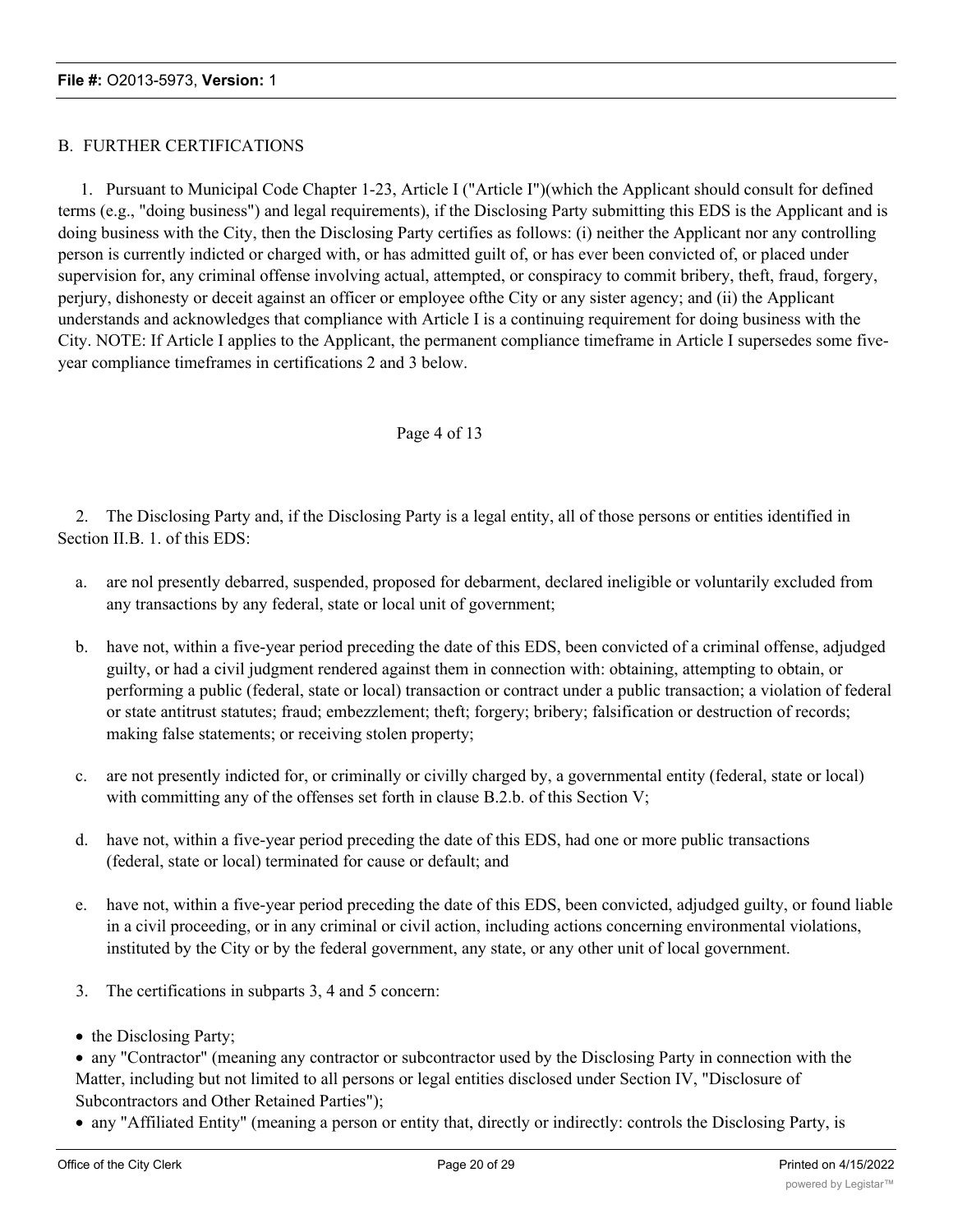controlled by the Disclosing Party, or is, with the Disclosing Party, under common control of another person or entity. Indicia of control include, without limitation: interlocking management or ownership; identity of interests among family members, shared facilities and equipment; common use of employees; or organization ofa business entity following the ineligibility of a business entity to do business with federal or state or local government, including the City, using substantially the same management, ownership, or principals as the ineligible entity); with respect to Contractors, the term Affiliated Entity means a person or entity that directly or indirectly controls the Contractor, is controlled by it, or, with the Contractor, is under common control of another person or entity;

· any responsible official of the Disclosing Party, any Contractor or any Affiliated Entity or any other official, agent or employee of the Disclosing Party, any Contractor or any Affiliated Entity, acting pursuant to the direction or authorization of a responsible official ofthe Disclosing Party, any Contractor or any Affiliated Entity (collectively "Agents").

# Page 5 of 13

Neither the Disclosing Party, nor any Contractor, nor any Affiliated Entity of either the Disclosing Party or any Contractor nor any Agents have, during the five years before the date this EDS is signed, or, with respect to a Contractor, an Affiliated Entity, or an Affiliated Entity ofa Contractor during the five years before the date ofsuch Contractor's or Affiliated Entity's contract or engagement in connection with the Matter:

- a. bribed or attempted to bribe, or been convicted or adjudged guilty of bribery or attempting to bribe, a public officer or employee of the City, the State of Illinois, or any agency of the federal government or of any state or local government in the United States of America, in that officer's or employee's official capacity;
- b. agreed or colluded with other bidders or prospective bidders, or been a party to any such agreement, or been convicted or adjudged guilty of agreement or collusion among bidders or prospective bidders, in restraint of freedom of competition by agreement to bid a fixed price or otherwise; or
- c. made an admission of such conduct described in a. or b. above that is a matter of record, but have not been prosecuted for such conduct; or
- d. violated the provisions of Municipal Code Section 2-92-610 (Living Wage Ordinance).

4. Neither the Disclosing Party, Affiliated Entity or Contractor, or any of their employees, officials, agents or partners, is barred from contracting with any unit of state or local government as a result of engaging in or being convicted of (1) bid-rigging in violation of 720 ILCS 5/33E-3; (2) bid-rotating in violation of 720 ILCS 5/33E-4; or (3) any similar offense of any state or of the United States of America that contains the same elements as the offense of bidrigging or bid-rotating.

5. Neither the Disclosing Party nor any Affiliated Entity is listed on any ofthe following lists maintained by the Office of Foreign Assets Control ofthe U.S. Department of the Treasury or the Bureau of Industry and Security of the U.S. Department of Commerce or their successors: the Specially Designated Nationals List, the Denied Persons List, the Unverified List, the Entity List and the Debarred List.

6. The Disclosing Party understands and shall comply with the applicable requirements of Chapters 2-55 (Legislative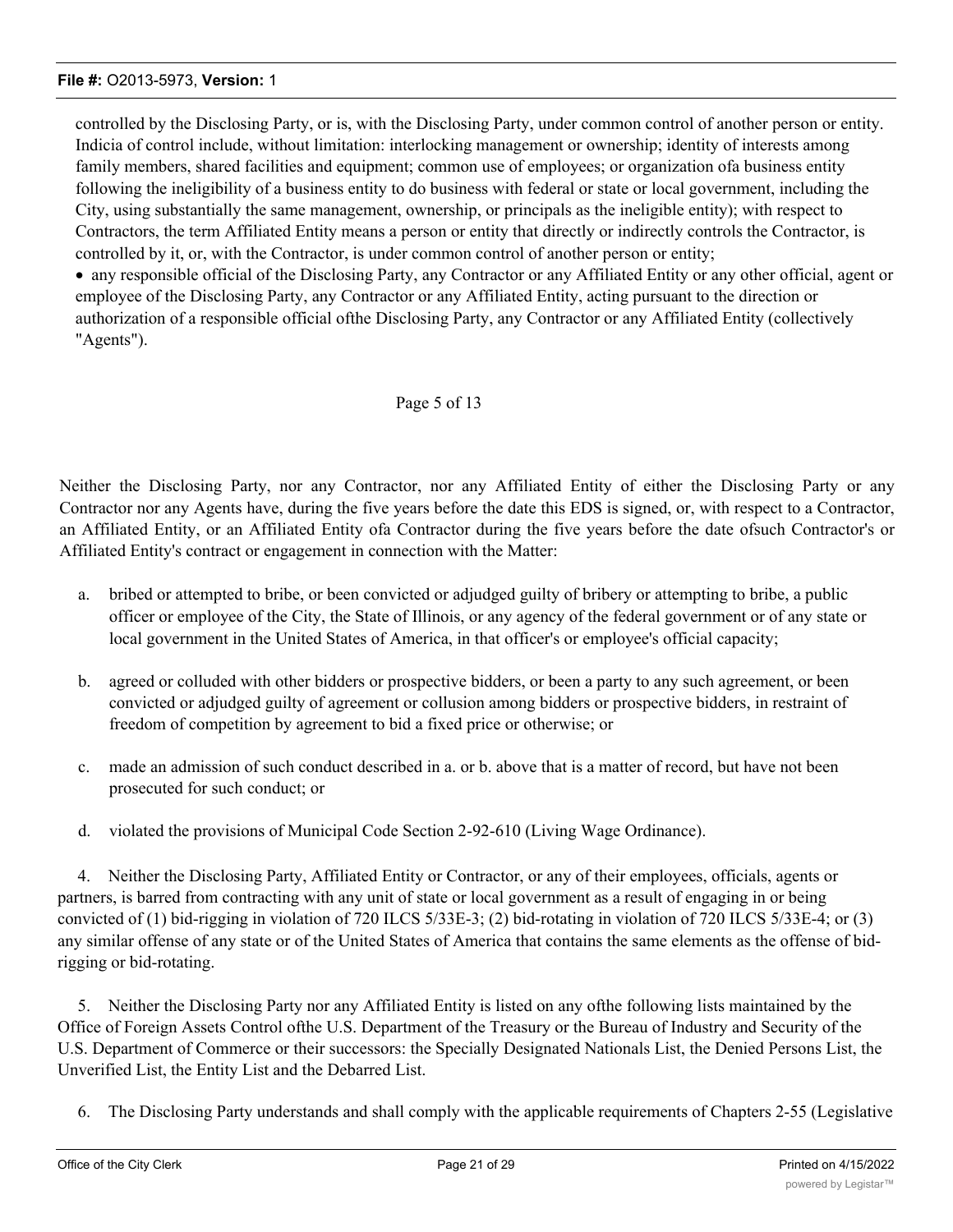Inspector General), 2-56 (Inspector General) and 2-156 (Governmental Ethics) of the Municipal Code.

7. If the Disclosing Party is unable to certify to any ofthe above statements in this Part B (Further Certifications), the Disclosing Party must explain below:

# Page 6 of 13

If the letters "NA," the word "None," or no response appears on the lines above, it will be conclusively presumed that the Disclosing Party certified to the above statements.

8. To the best ofthe Disclosing Party's knowledge after reasonable inquiry, the following is a complete list of all current employees of the Disclosing Party who were, at any time during the 12-month period preceding the execution date of this EDS, an employee, or elected or appointed official, ofthe City, of Chicago (if none, indicate with "N/A" or "none").

9. To the best ofthe Disclosing Party's knowledge after reasonable inquiry, the following is a complete list of all gifts that the Disclosing Party has given or caused to be given, at any time during the 12-month period preceding the execution date of this EDS, to an employee, or elected or appointed official, ofthe City of Chicago. For purposes of this statement, a "gift" does not include: (i) anything made generally available to City employees or to the general public, or (ii) food or drink provided in the course of official City business and having a retail value of less than \$20 per recipient (if none, indicate wilh ."N/A" or "none"). As to any gift listed below, please also list the name ofthe City recipient.

# C. CERTIFICATION OF STATUS AS FINANCIAL INSTITUTION

- 1. The Disclosing Party certifies that the Disclosing Party (check one)
- 1. [ ] is y is not
- a "financial institution" as defined in Section 2-32-455(b) of the Municipal Code.
	- 2. If the Disclosing Party IS a financial institution, then the Disclosing Party pledges:

"We are not and will not become a predatory lender as defined in Chapter 2-32 of the Municipal Code. We further pledge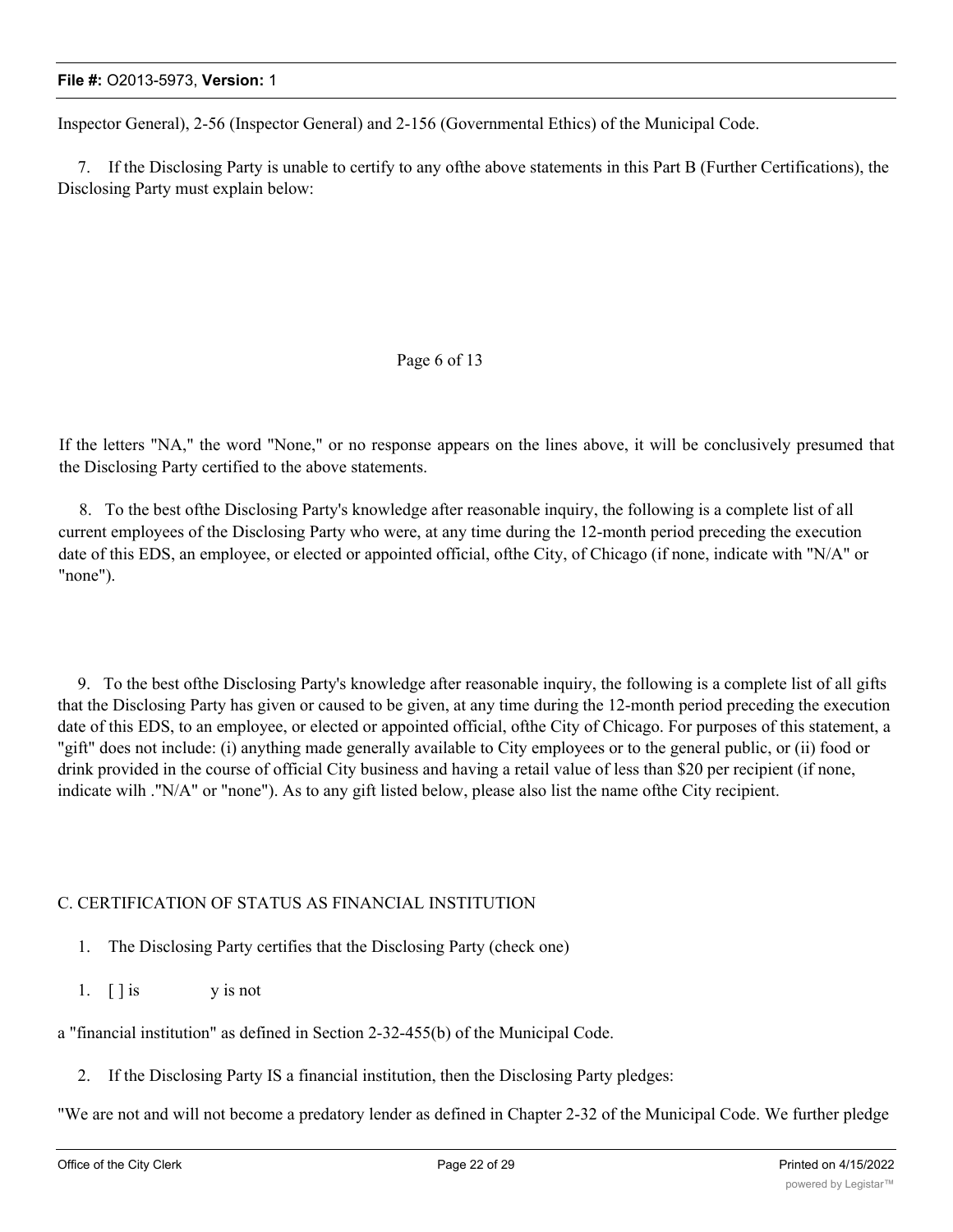that none of our affiliates is, and none of them will become, a predatory lender as defined in Chapter 2-32 ofthe Municipal Code. We understand that becoming a predatory lender or becoming an affiliate of a predatory lender may result in the loss of the privilege of doing business with the City."

If the Disclosing Party is unable to make this pledge because it or any of its affiliates (as defined in Section 2-32-455(b) of the Municipal Code) is a predatory lender within the meaning of Chapter 2-32 of the Municipal Code, explain here (attach additional pages if necessary):

# Page 7 of 13

If the letters "NA," the word "None," or no response appears on the lines above, it will be conclusively presumed that the Disclosing Party certified to the above statements.

D. CERTIFICATION REGARDING INTEREST IN CITY BUSINESS

Any words or terms that are defined in Chapter 2-156 of the Municipal Code have the same meanings when used in this Part D.

1. In accordance with Section 2-156-110 of the Municipal Code: Does any official or employee of the City have a financial interest in his or her own name or in the name of any other person or entity in the Matter? [ ] Yes J^No

NOTE: Ifyou checked "Yes" to Item D.I., proceed to Items D.2. and D.3. If you checked "No" to Item D. 1., proceed to Part E.

2. Unless sold pursuant to a process of competitive bidding, or otherwise permitted, no City elected official or employee shall have a financial interest in his or her own name or in the name of any other person or entity in the purchase of any property that (i) belongs to the City, or (ii) is sold tor taxes or assessments, or (iii) is sold by virtue of legal process at the suit ofthe City (collectively, "City Property Sale"). Compensation for property taken pursuant to the City's eminent domain power does not constitute a financial interest within the meaning of this Part D.

Does the Matter involve a City Property Sale?

 $[$  | Yes  $[$  | No

3. Ifyou checked "Yes" to Item D.l., provide the names and business addresses of the City officials or employees having such interest and identify the nature ofsuch interest:

Name Business Address Nature of Interest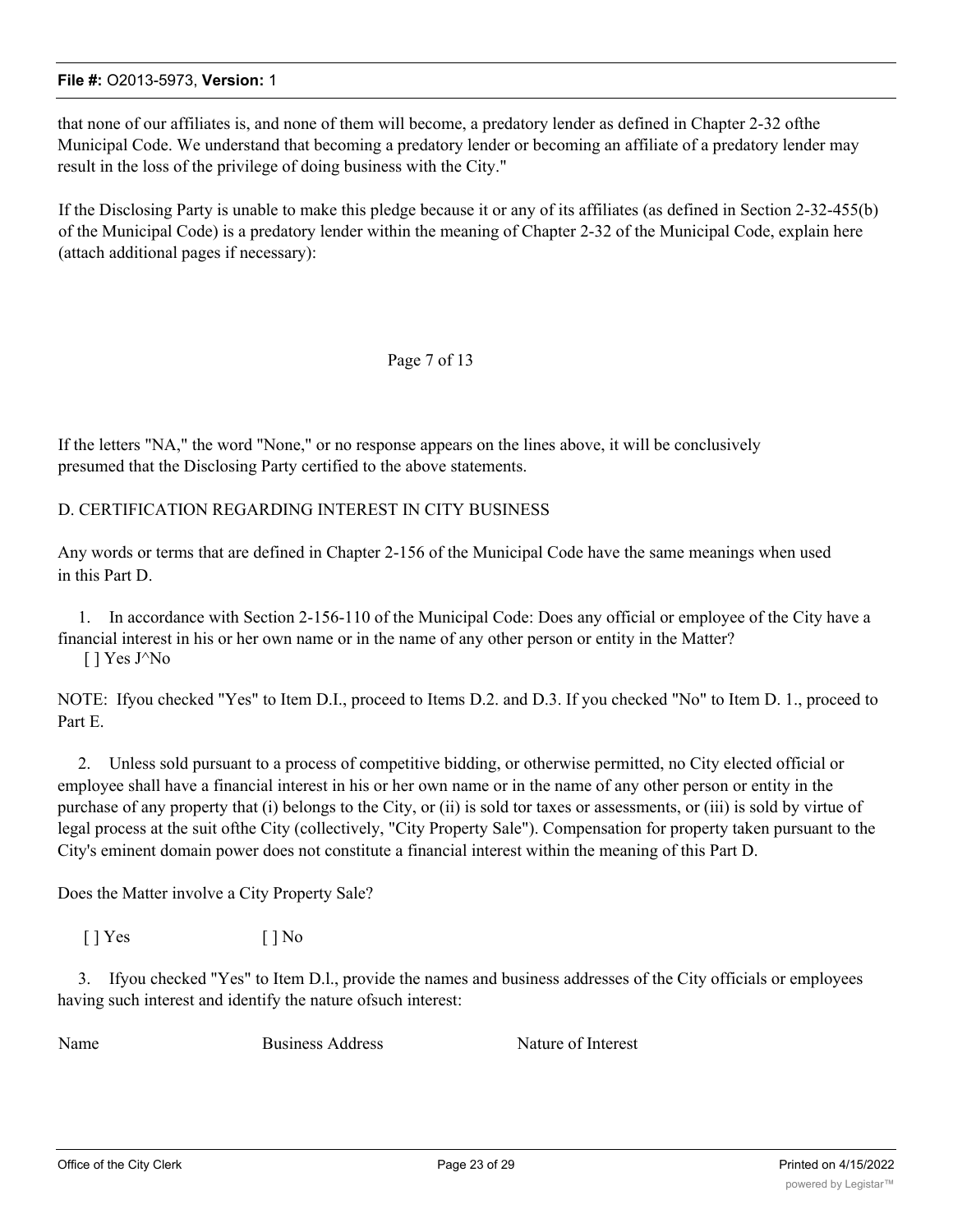/

4. The Disclosing Party further certifies that no prohibited financial interest in the Matter will be acquired by any City official or employee.

# E. CERTIFICATION REGARDING SLAVERY ERA BUSINESS

Please check either 1. or 2. below. If the Disclosing Party checks 2., the Disclosing Party must disclose below or in an attachment to this EDS all information required by paragraph 2. Failure to

# Page 8 of 13

comply with these disclosure requirements may make any contract entered into with the City in connection with the Matter voidable by the City.

k <sup>+</sup> • <sup>Tne</sup> Disclosing Party verifies that the Disclosing Party has sxarched any and all records of the Disclosing Party and any and all predecessor entities regarding records of investments or profits from slavery or slaveholder insurance policies during the slavery era (including insurance policies issued to slaveholders that provided coverage for damage to or injury or death of their slaves), and the Disclosing Party has found no such records.

2. The Disclosing Party verifies that, as a result of conducting the search in step 1 above, the Disclosing Party has found records of investments or profits from slavery or slaveholder insurance policies. The Disclosing Party verifies that the following constitutes full disclosure of all such records, including the names of any and all slaves or slaveholders described in those records:

# **SECTION VI -- CERTIFICATIONS FOR FEDERALLY FUNDED MATTERS**

NOTE: If the Matter is federally funded, complete this Section VI. If the Matter is not federally funded, proceed to Section VII. For purposes of this Section VI, tax credits allocated by the City and proceeds of debt obligations ofthe City are not federal funding.

# A. CERTIFICATION REGARDING LOBBYING

1. List below the names of all persons or entities registered under the federal Lobbying Disclosure Act of 1995 who have made lobbying contacts on behalf of the Disclosing Party with respect to the Matter: (Add sheets if necessary):

(If no explanation appears or begins on the lines above, or if the letters "NA" or if the word "None" appear, it will be conclusively presumed that the Disclosing Party means that NO persons or entities registered under the Lobbying Disclosure Act of 1995 have made lobbying contacts on behalf ofthe Disclosing Party with respect to the Matter.)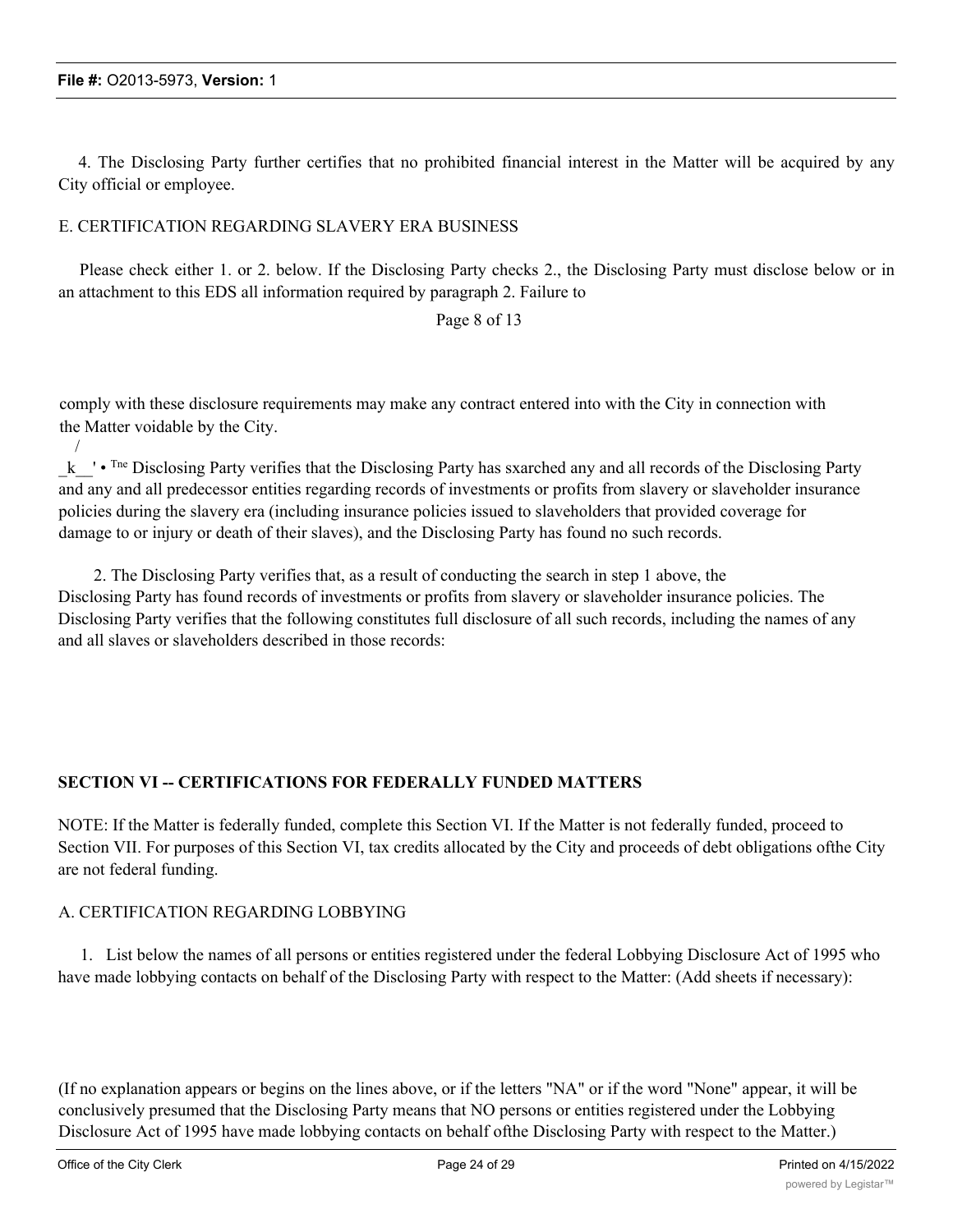2. The Disclosing Party has not spent and will not expend any federally appropriated funds to pay any person or entity listed in Paragraph A.l. above for his or her lobbying activities or to pay any person or entity to influence or attempt to influence an officer or employee of any agency, as defined by applicable federal law, a member of Congress, an officer or employee of Congress, or an employee ofa member of Congress, in connection with the award of any federally funded contract, making any federally funded grant or loan, entering into any cooperative agreement, or to extend, continue, renew, amend, or modify any federally funded contract, grant, loan, or cooperative agreement.

# Page 9 of 13

3. The Disclosing Party will submit an updated certification at the end of each calendar quarter in which there occurs any event that materially affects the accuracy ofthe statements and information set forth in paragraphs A.l. and A.2. above.

4. The Disclosing Party certifies that either: (i) it is not an organization described in section 501(c)(4) ofthe Internal Revenue Code of 1986; or (ii) it is an organization described in section  $501(c)(4)$  of the Internal Revenue Code of 1986 but has not engaged and will not engage in "Lobbying Activities".

5. If the Disclosing Party is the Applicant, the Disclosing Party must obtain certifications equal in form and substance to paragraphs A.l. through A.4. above from all subcontractors before it awards any subcontract and the Disclosing Party must maintain all such subcontractors' certifications for the duration of the Matter and must make such certifications promptly available to the City upon request.

# B. CERTIFICATION REGARDING EQUAL EMPLOYMENT OPPORTUNITY

If the Matter is federally funded, federal regulations require the Applicant and all proposed subcontractors to submit the following information with their bids or in writing at the outset of negotiations.

Is the Disclosing Party the Applicant?

 $[ ]$  Yes  $[ ]$  No

If "Yes," answer the three questions below:

1. Have you developed and do you have on file affirmative action programs pursuant to applicable federal regulations? (See 41 CFR Part 60-2.)

L J Yes [ ] No

2. Have you filed with the Joint Reporting Committee, the Director ofthe Office of Federal Contract Compliance Programs, or the Equal Employment Opportunity Commission all reports due under the applicable filing requirements? [ ] Yes [JNo

3. Have you participated in any previous contracts or subcontracts subject to the equal opportunity clause?

[JYes [JNo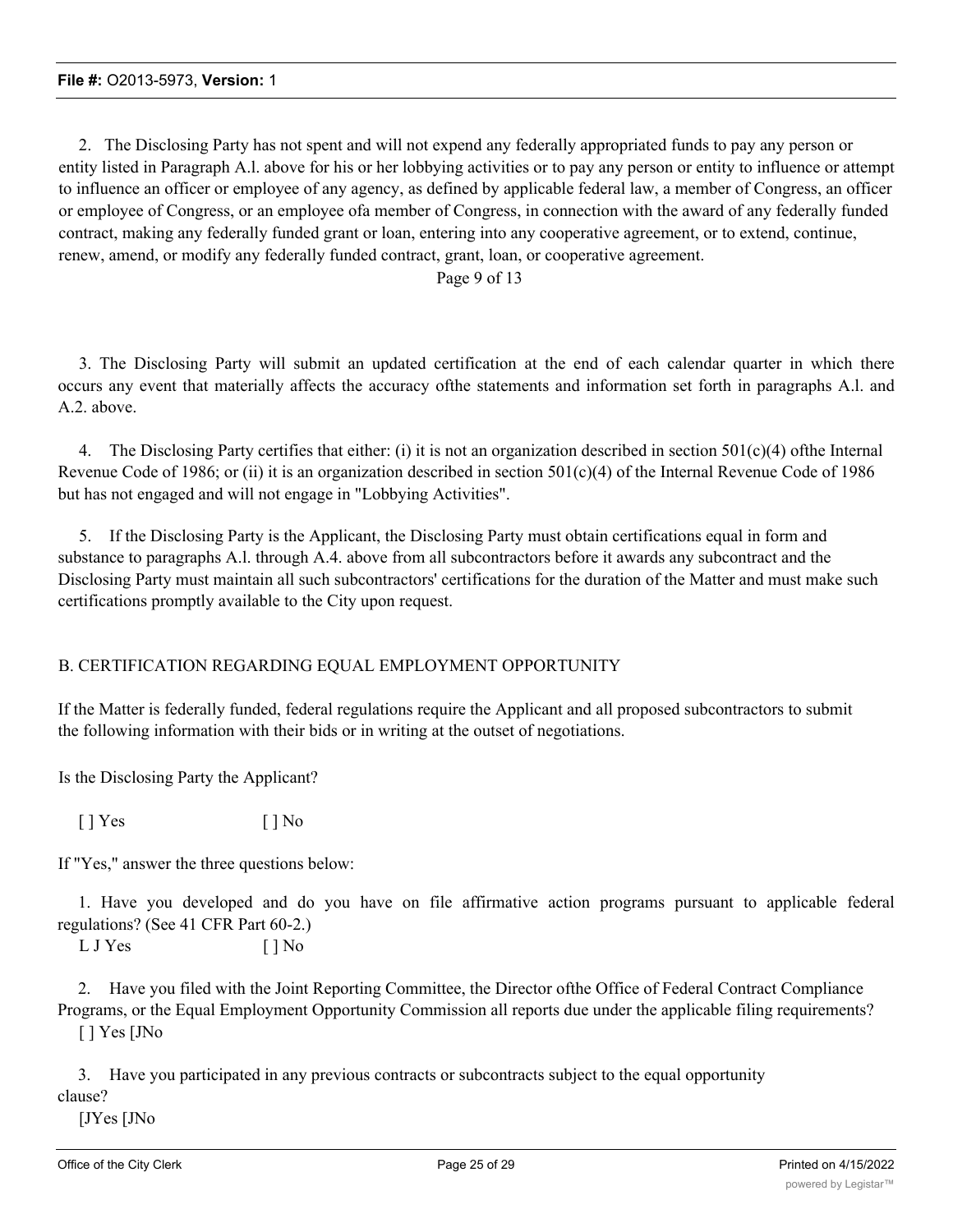If you checked "No" to question 1. or 2. above, please provide an explanation:

### Page 10 of 13

# **SECTION VII - ACKNOWLEDGMENTS, CONTRACT INCORPORATION, COMPLIANCE, PENALTIES, DISCLOSURE**

The Disclosing Party understands and agrees that:

A. The certifications, disclosures, and acknowledgments contained in this EDS will become part of any contract or other agreement between the Applicant and the City in connection with the Matter, whether procurement, City assistance, or other City action, and are material inducements to the City's execution of any contract or taking other action with respect to the Matter. The Disclosing Party understands that it must comply with all statutes, ordinances, and regulations on which this EDS is based.

B. The City's Governmental Ethics and Campaign Financing Ordinances, Chapters 2-156 and 2-164 of the Municipal Code, impose certain duties and obligations on persons or entities seeking City contracts, work, business, or transactions. The full text of these ordinances and a training program is available on line at www.cityofchicago.org/Ethics <http://www.cityofchicago.org/Ethics>, and may also be obtained from the City's Board of Ethics, 740 N.

Sedgwick St., Suite 500, Chicago, IL 60610, (312) 744-9660. The Disclosing Party must comply fully with the applicable ordinances.

C. If the City determines that any information provided in this EDS is false, incomplete or inaccurate, any contract or other agreement in connection with which it is submitted may be rescinded or be void or voidable, and the City may pursue any remedies under the contract or agreement (if not rescinded or void), at law, or in equity, including terminating the Disclosing Party's participation in the Matter and/or declining to allow the Disclosing Party to participate in other transactions with the City. Remedies at law for a false statement of material fact may include incarceration and an award to the City of treble damages.

D. It is the City's policy to make this document available to the public on its Internet site and/or upon request. Some or all of the information provided on this EDS and any attachments to this EDS may be made available to the public on the Internet, in response to a Freedom of Information Act request, or otherwise. By completing and signing this EDS, the Disclosing Party waives and releases any possible rights or claims which it may have against the City in connection with the public release of information contained in this EDS and also authorizes the City to verify the accuracy of any information submitted in this EDS.

E. The information provided in this EDS must be kept current. In the event of changes, the Disclosing Party must supplement this EDS up to the time the City takes action on the Matter. If the Matter is a contract being handled by the City's Department of Procurement Services, the Disclosing Party must update this EDS as the contract requires. NOTE: With respect to Matters subject to Article I of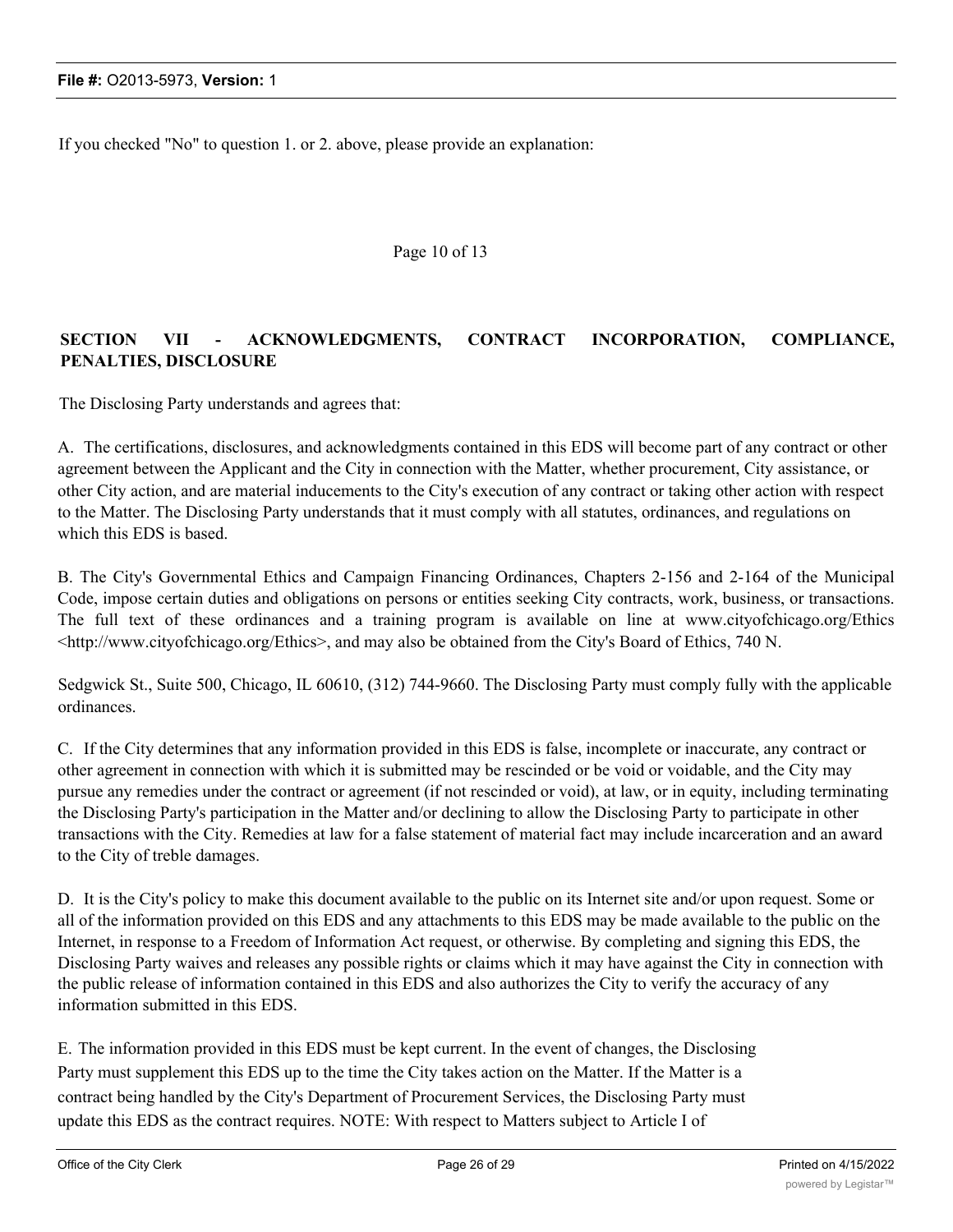Chapter 1-23 ofthe Municipal Code (imposing PERMANENT INELIGIBILITY for certain specified offenses), the information provided herein regarding eligibility must be kept current for a longer period, as required by Chapter 1-23 and Section 2-154-020 of the Municipal Code.

The Disclosing Party represents and warrants that:

# Page 11 of 13

F.l. The Disclosing Party is not delinquent in the payment of any tax administered by the Illinois Department of Revenue, nor are the Disclosing Party or its Affiliated Entities delinquent in paying any fine, fee, tax or other charge owed to the City. This includes, but is not limited to, all water charges, sewer charges, license fees, parking tickets, property taxes or sales taxes.

F.2 If the Disclosing Party is the Applicant, the Disclosing Party and its Affiliated Entities will not use, nor permit their subcontractors to use, any facility listed by the U.S. E.P.A. on the federal Excluded Parties List System ("EPLS") maintained by the U. S. General Services Administration.

F.3 If the Disclosing Party is the Applicant, the Disclosing Party will obtain from any contractors/subcontractors hired or to be hired in connection with the Matter certifications equal in form and substance to those in F.l. and F.2. above and will not, without the prior written consent of the City, use any such contractor/subcontractor that does not provide such certifications or that the Disclosing Party has reason to believe has not provided or cannot provide truthful certifications.

NOTE: If the Disclosing Party cannot certify as to any ofthe items in F.l., F.2. or F.3. above, an explanatory statement must be attached to this EDS.

# **CERTIFICATION**

Under penalty of perjury, the person signing below: (1) warrants that he/she is authorized lo execute this EDS and Appendix A (if applicable) on behalf of the Disclosing Party, and (2) warrants that all certifications and statements contained in this EDS and Appendix A (if applicable) are true, accurate and complete as of the date furnished to the City.

# *\_j\A£ om m jr\\ f y X , £-L(^*

(Print or type name of Disclosing Party) By; (1) $\sqrt{$^{\wedge}L^{\wedge}kJL^{\wedge}}$ . (Sign here)

*D/yr^k^ A- ~DU^O* (Print or type name of person signing)

| $It^{\prime\land\prime}$ i tfi^ ) | $\mathcal{W}$ (. \Jf^                   |
|-----------------------------------|-----------------------------------------|
|                                   | (Print or type title of person signing) |
| CcO k                             | County,                                 |
| at                                |                                         |

*Signe* $\land$  *and sworn to before mejoj* $\land$ *date*)  $\lor$ *JicJl.j <file:///JicJl.j > I ~f~,*  $\land \land \land$ 3, nQl'S (si\_fc).

Notary Public.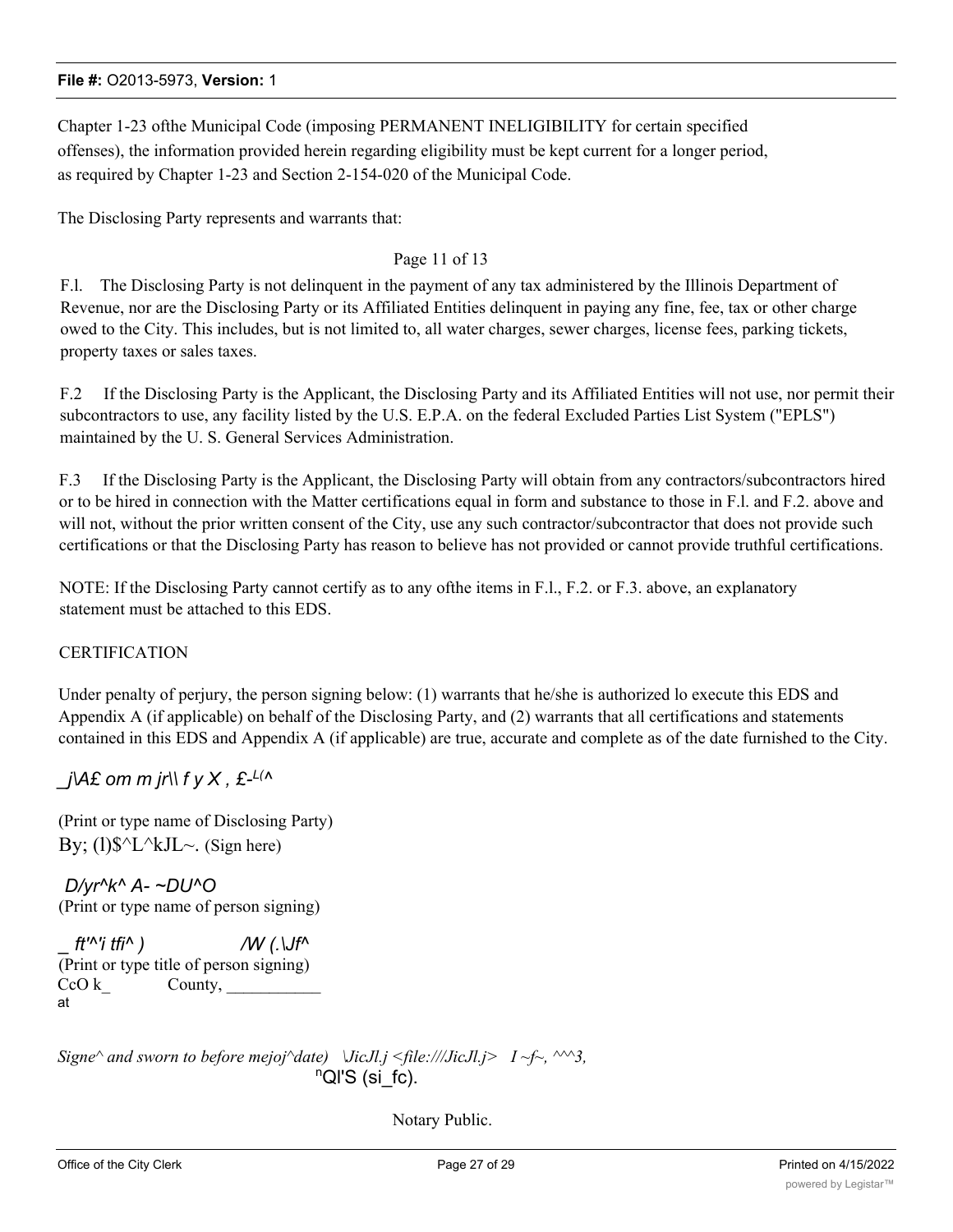OFFICIAL SEAL *JOSEFINA GOMEZ-KARAS > \ NOTArtY PUBLIC-STATE OF ILLINOIS I* 5 MY COMMISSION EXPIRES:05/27/14 \*

#### **CITY OF CHICAGO ECONOMIC DISCLOSURE STATEMENT AND AFFIDAVIT APPENDIX A**

# **FAMILIAL RELATIONSHIPS WITH ELECTED CITY OFFICIALS AND DEPARTMENT HEADS**

### **This Appendix is to be completed only by (a) the Applicant, and (b) any legal entity which has a direct ownership interest in the Applicant exceeding 7.5 percent. It is not to be completed by any legal entity which has only an indirect ownership interest in the Applicant.**

Under Municipal Code Section 2-154-015, the Disclosing Party must disclose whether such Disclosing Party or any "Applicable Party" or any Spouse or Domestic Partner thereof currently has a "familial relationship" with any elected city official or department head. A "familial relationship" exists if, as ofthe date this EDS is signed, the Disclosing Party or any "Applicable Party" or any Spouse or Domestic Partner thereof is related to the mayor, any alderman, the city clerk, the city treasurer or any city department head as spouse or domestic partner or as any of the following, whether by blood or adoption: parent, child, brother or sister, aunt or uncle, niece or nephew, grandparent, grandchild, father-in-law, mother -in-law, son-in-law, daughter-in-law, stepfather or stepmother, stepson or stepdaughter, stepbrother or stepsister or halfbrother or half-sister.

"Applicable Party" means (1) all executive officers of the Disclosing Party listed in Section II.B.l.a., if the Disclosing Party is a corporation; all partners of the Disclosing Party, if the Disclosing Party is a general partnership; all general partners and limited partners of the Disclosing Party, if the Disclosing Party is a limited partnership; all managers, managing members and members ofthe Disclosing Party, if the Disclosing Party is a limited liability company; (2) all principal officers ofthe Disclosing Party; and (3) any person having more than a 7.5 percent ownership interest in the Disclosing Party. "Principal officers" means the president, chief operating officer, executive director, chief financial officer, treasurer or secretary ofa legal entity or any person exercising similar authority.

Docs the Disclosing Party or any "Applicable Party" or any Spouse or Domestic Partner thereof currently have a "familial relationship" with an elected city official or department head?

# [ ]Yes

If yes, please identify below (1) the name and title of such person, (2) the name of the legal entity to which such person is connected; (3) the name and title ofthe elected city official or department head to whom such person has a familial relationship, and (4) the precise nature of such familial relationship.